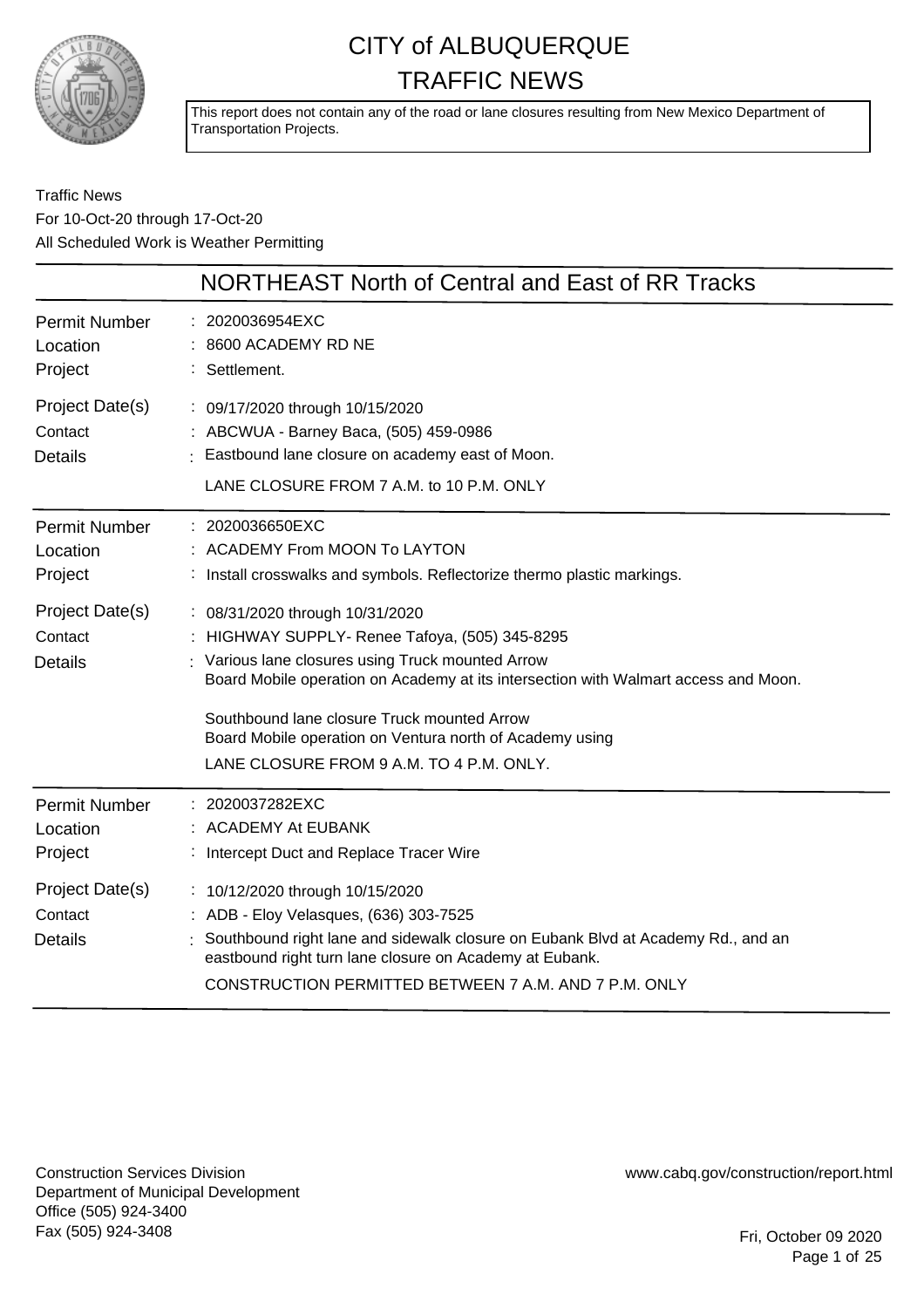

This report does not contain any of the road or lane closures resulting from New Mexico Department of Transportation Projects.

### Traffic News For 10-Oct-20 through 17-Oct-20 All Scheduled Work is Weather Permitting

| NORTHEAST North of Central and East of RR Tracks                                                                                                                                                                                                                                                                                                                                                                                                                                                                                 |
|----------------------------------------------------------------------------------------------------------------------------------------------------------------------------------------------------------------------------------------------------------------------------------------------------------------------------------------------------------------------------------------------------------------------------------------------------------------------------------------------------------------------------------|
| : 2020037078EXC<br>CARLISLE From MENAUL To COMANCHE<br>Median construction on Carlisle from Menaul to Comanche. Inside lane closure in both<br>directions as well as an outside lane closure for parkway work.<br>: 09/28/2020 through 11/13/2020<br>: LEE LANDSCAPES - Aaron Scott, (505) 822-8722<br>Northbound and Southbound left lane and left turn lane closures on Carlisle between Menaul<br>and Comanche. Traffic will be maintained in the right lanes in both directions.<br>LANE CLOSURE FROM 6 A.M. to 10 P.M. ONLY |
| : 2020035898EXC<br>: CUTLER From WASHINGTON To QUINCY<br>: Sewer Line Repair and By-Pass Pump.                                                                                                                                                                                                                                                                                                                                                                                                                                   |
| : 09/28/2020 through 10/16/2020<br>: RMCI - Ron Fernandez, (505) 250-4207<br>Eastbound total closure on Cutler with eastbound traffic being maintained in the center two way<br>left turn lane.<br>Construction permitted between 6AM and 10PM. Closures are continuous until construction is<br>complete<br>Follow detour                                                                                                                                                                                                       |
| : 2019027609EXC<br>: 6301 EAGLE ROCK AVE NE<br>: Road Closure to Direct Incoming and Outbound Traffic                                                                                                                                                                                                                                                                                                                                                                                                                            |
| : 04/09/2019 through 04/01/2021<br>: COA - Joaquin Rimbert - SOLID WASTE, (505) 261-3347<br>: Through access on Eagle Rock Ave. at Eagle Rock Convenience Center will be closed<br>(Between San Pedro and Obsidian). All traffic will be directed into Eagle Rock Convenience<br>Center<br>SATURDAY AND SUNDAY ONLY<br>7:30AM TO 1:30PM<br>SEEK ALTERNATE ROUTE<br>This closures will take place 7-days per week during the COVID-19 stay-at-home order.                                                                         |
|                                                                                                                                                                                                                                                                                                                                                                                                                                                                                                                                  |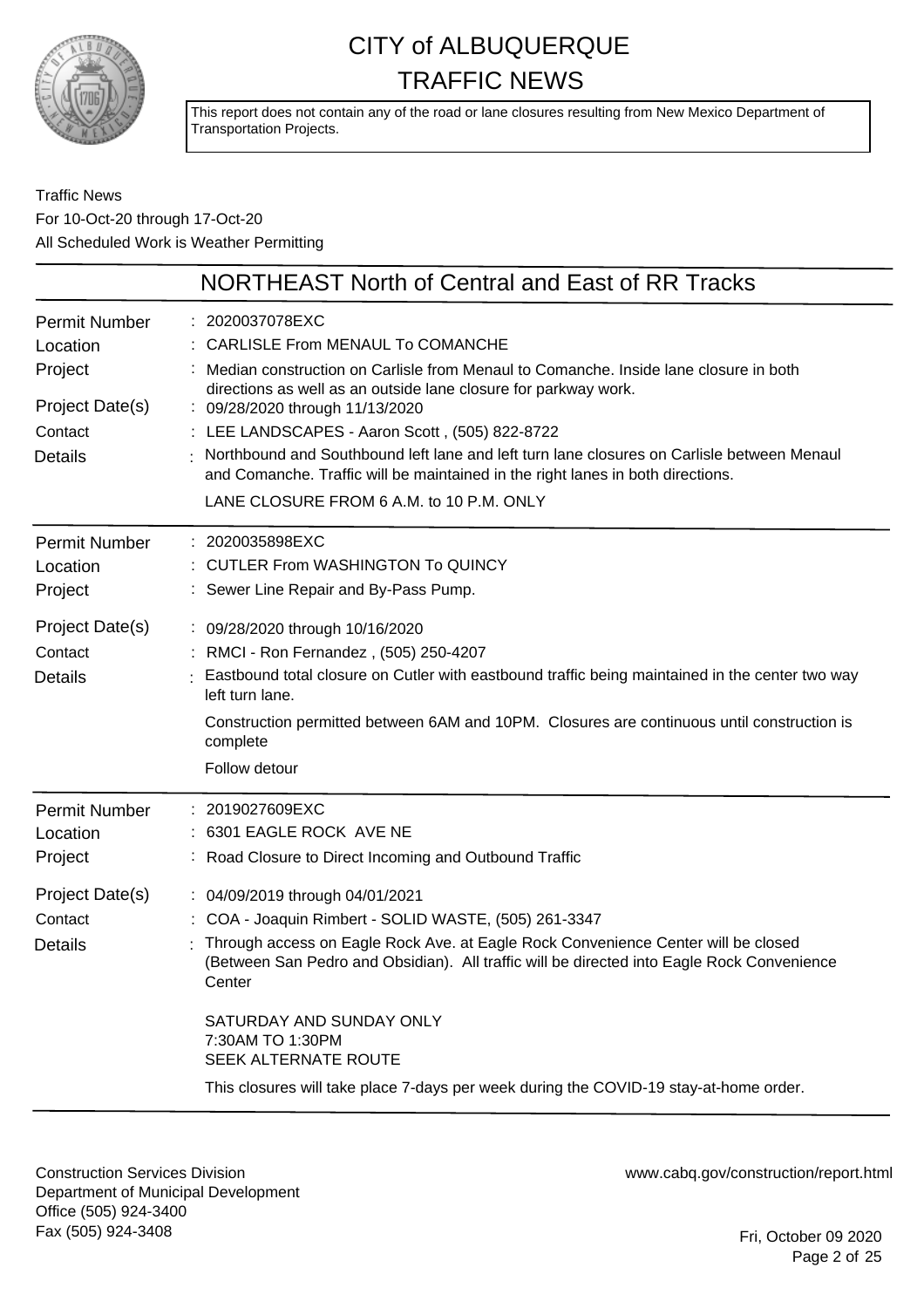

This report does not contain any of the road or lane closures resulting from New Mexico Department of Transportation Projects.

### Traffic News For 10-Oct-20 through 17-Oct-20 All Scheduled Work is Weather Permitting

| NORTHEAST North of Central and East of RR Tracks                                                                                                                                                                                                                                                                                                                                                                                                                                                                                                                                                                                                                                                                                                                                                                                                                                        |
|-----------------------------------------------------------------------------------------------------------------------------------------------------------------------------------------------------------------------------------------------------------------------------------------------------------------------------------------------------------------------------------------------------------------------------------------------------------------------------------------------------------------------------------------------------------------------------------------------------------------------------------------------------------------------------------------------------------------------------------------------------------------------------------------------------------------------------------------------------------------------------------------|
| : 2020036657EXC<br><b>EUBANK From EUBANK To QUINTESSENCE</b><br>Install crosswalks and symbols. Reflectorize thermo plastice markings.                                                                                                                                                                                                                                                                                                                                                                                                                                                                                                                                                                                                                                                                                                                                                  |
| : 08/31/2020 through 10/31/2020<br>: HIGHWAY SUPPLY- Renee Tafoya, (505) 345-8295<br>: Various lane closure using Truck Mounted Arrow Board Mobile operation on Eubank at its<br>intersection of Quintessence.<br>LANE CLOSURE FROM 6 A.M. to 10 P.M. ONLY<br>Various lanes closed one at a time from 9:00Am to 3:00PM.                                                                                                                                                                                                                                                                                                                                                                                                                                                                                                                                                                 |
| : 2020036217EXC<br>JEFFERSON From SINGER To OSUNA<br>Median Construction on Jefferson from<br>Osuna to Singer - Inside lane closure in both directions.<br>: 08/10/2020 through 10/30/2020<br>LEE LANDSCAPES - Lee Scott, (505) 822-8722<br>Phase 1:Northbound and Southbound left lane closures between Osuna and Jefferson Plaza.<br>Traffic will be maintained in the right lanes in both directions.<br>Phase 2: Northbound and Southbound left lane closures between Jefferson Plaza and Ellison.<br>Traffic will be maintained in the right lanes in both directions.<br>Phase 3: Northbound and Southbound left lane closures between North of Ellison and Singer.<br>Traffic will be maintained in the right lanes in both directions.<br>LANE CLOSURE FROM 6 A.M. to 10 P.M. ONLY<br>Southbound right lane, bike lane and sidewalk closure on Jefferson south of Balloon Park. |
| 2020037046EXC<br>4909 JUAN TABO BLVD NE<br>The single lane closure on Juan Tabo is for a water tie-in from 10/12 to 10/14<br>The bike lane path closure is from 10/12 to 10/16<br>: 10/12/2020 through 10/16/2020<br>: A&S PLUMBING - Kelsey Aggen, (505) 877-2897<br>Southbound right lane closure on Juan Tabo south of Osuna.<br>Bike path closure east of Juan Tabo adjacent to drainage easement.                                                                                                                                                                                                                                                                                                                                                                                                                                                                                  |
|                                                                                                                                                                                                                                                                                                                                                                                                                                                                                                                                                                                                                                                                                                                                                                                                                                                                                         |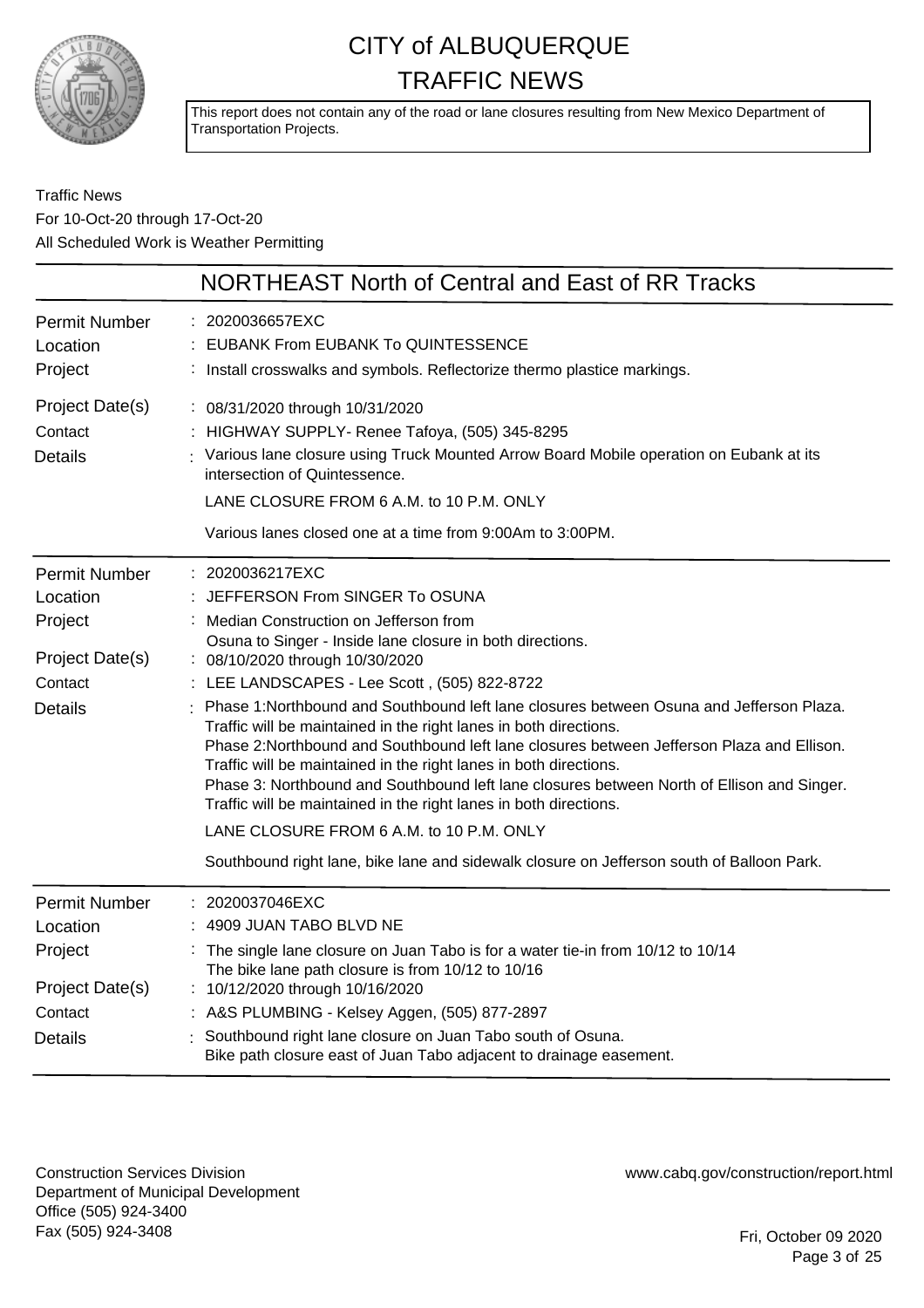

This report does not contain any of the road or lane closures resulting from New Mexico Department of Transportation Projects.

Traffic News For 10-Oct-20 through 17-Oct-20 All Scheduled Work is Weather Permitting

|                                                                                             | NORTHEAST North of Central and East of RR Tracks                                                                                                                                                                                                                                                                                                                                                                                                                                                                                                                                  |
|---------------------------------------------------------------------------------------------|-----------------------------------------------------------------------------------------------------------------------------------------------------------------------------------------------------------------------------------------------------------------------------------------------------------------------------------------------------------------------------------------------------------------------------------------------------------------------------------------------------------------------------------------------------------------------------------|
| <b>Permit Number</b><br>Location<br>Project                                                 | : 2020037284EXC<br>: SAN MATEO From MENAUL To LOMAS<br>: UG and Overhead Fiber Placement                                                                                                                                                                                                                                                                                                                                                                                                                                                                                          |
| Project Date(s)<br>Contact<br><b>Details</b>                                                | : 10/12/2020 through 10/30/2020<br>: ADB - Eloy Velasques, (636) 303-7525<br>Phase I: East and westbound right lane and sidewalk closure on Menaul Blvd at San Mateo<br>Blvd.<br>Phase II: Northbound right lane and sidewalk closure on San Mateo Blvd between I40 and<br>Menaul Blvd.<br>Phase III: Southbound right lane and sidewalk closure on San Mateo Blvd between Summer to<br>Haines.<br>Phase IV: Southbound and westbound right lane and sidewalk closure at the northwest corner<br>of Lomas and San Mateo.<br>CONSTRUCTION PERMITTED BETWEEN 7 A.M. AND 7 P.M. ONLY |
| <b>Permit Number</b><br>Location<br>Project<br>Project Date(s)<br>Contact<br><b>Details</b> | : 2020036656EXC<br>: SAN PEDRO From HOLLY To SAN PEDRO<br>Install crosswalks and symbols. Reflectorize thermo plastic markings.<br>: 08/31/2020 through 10/31/2020<br>HIGHWAY SUPPLY- Renee Tafoya, (505) 345-8295<br>: Various lane closure using Truck Mounted Arrow Board Mobile operation on San Pedro<br>between San Antonio and Holly.<br>LANE CLOSURE FROM 9 A.M. TO 4 P.M. ONLY.                                                                                                                                                                                          |
|                                                                                             | Various lanes closed one at a time from 9:00Am to 3:00PM.                                                                                                                                                                                                                                                                                                                                                                                                                                                                                                                         |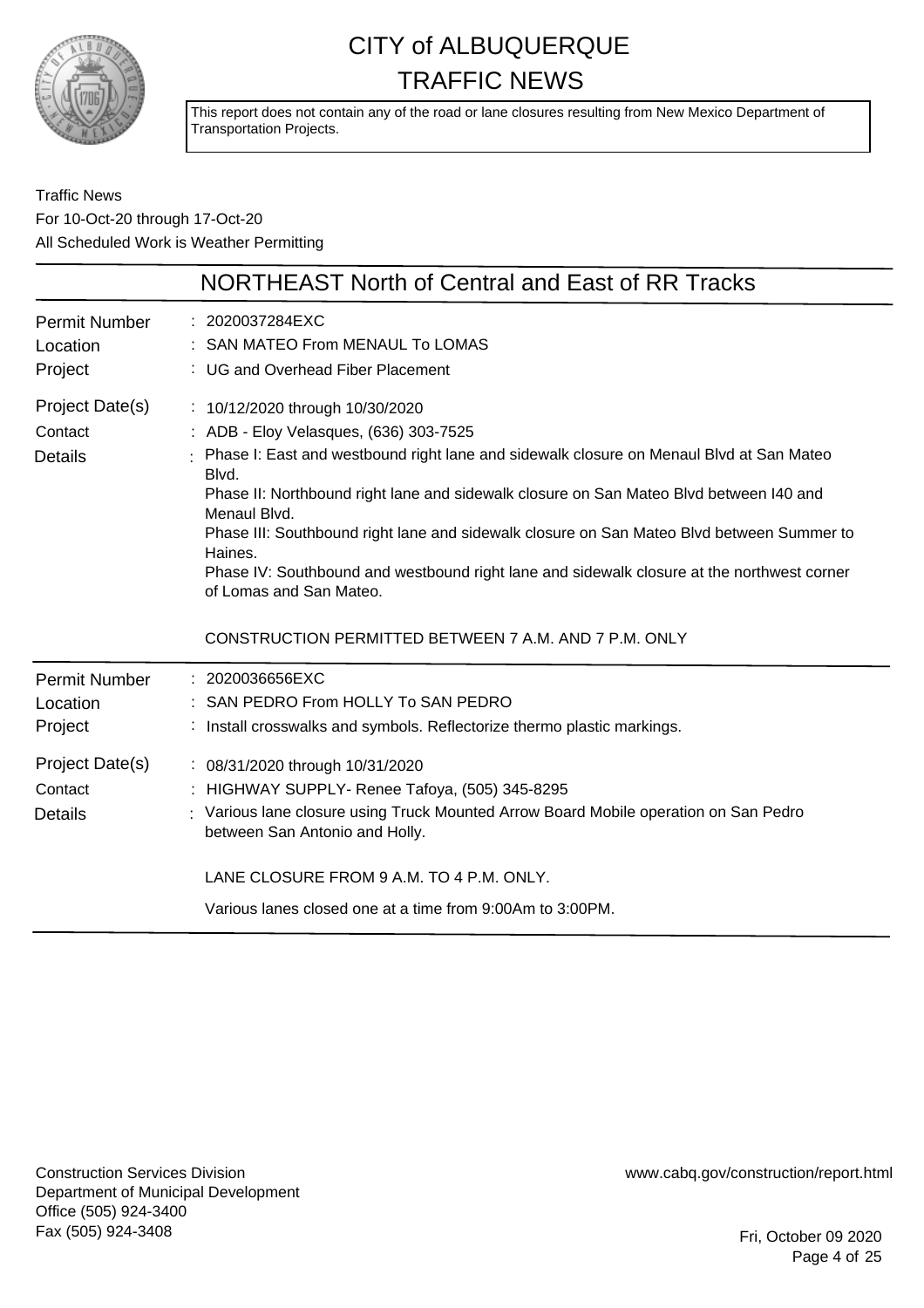

This report does not contain any of the road or lane closures resulting from New Mexico Department of Transportation Projects.

### Traffic News For 10-Oct-20 through 17-Oct-20 All Scheduled Work is Weather Permitting

|                                                                           | NORTHEAST North of Central and East of RR Tracks                                                                                                                                                                                                                                   |
|---------------------------------------------------------------------------|------------------------------------------------------------------------------------------------------------------------------------------------------------------------------------------------------------------------------------------------------------------------------------|
| <b>Permit Number</b><br>Location<br>Project                               | : 2020036652EXC<br>: VENTURA From SAN FRANCISCO To FREEDOM<br>: Install Cross walks and symbols. Reflectorize thermo plastic markings.                                                                                                                                             |
| Project Date(s)<br>Contact<br><b>Details</b>                              | : 08/31/2020 through 10/31/2020<br>: HIGHWAY SUPPLY- Renee Tafoya, (505) 345-8295<br>: Various lane closures using Truck Mounted Arrow Board mobile operation on Ventura.<br>LANE CLOSURE FROM 9 A.M. TO 4 P.M. ONLY.<br>Various lanes closed one at a time from 9:00Am to 3:00PM. |
| <b>Permit Number</b><br>Location<br>Project<br>Project Date(s)<br>Contact | : 2020037300EXC<br>: WASHINGTON From PROSPECT To CUTLER<br>: Sewer Line Repair and By-Pass Pump<br>: 10/12/2020 through 10/30/2020<br>: RMCI - Ron Fernandez, (505) 250-4207                                                                                                       |
| <b>Details</b>                                                            | Total closure of Washington St. between Cutler Ave and Prospect Ave.<br>Total closure of the intersection of Washington and Prospect.<br>LOCAL ACCESS ONLY.<br>CONSTRUCTION PERMITTED BETWEEN 7 A.M. AND 7 P.M. ONLY                                                               |
| <b>Permit Number</b><br>Location<br>Project                               | : 2020037316EXC<br>: WYOMING From MENAUL To WYOMING<br>: Install PNM Infrastructure                                                                                                                                                                                                |
| Project Date(s)<br>Contact<br><b>Details</b>                              | : 10/12/2020 through 10/16/2020<br>: KELLY CABLE - Martin Sanchez, (505) 917-3706<br>Northbound right lane and sidewalk closure on Wyoming Blvd between Northeastern and<br>Menaul.<br>CONSTRUCTION PERMITTED BETWEEN 7 A.M. AND 7 P.M. ONLY                                       |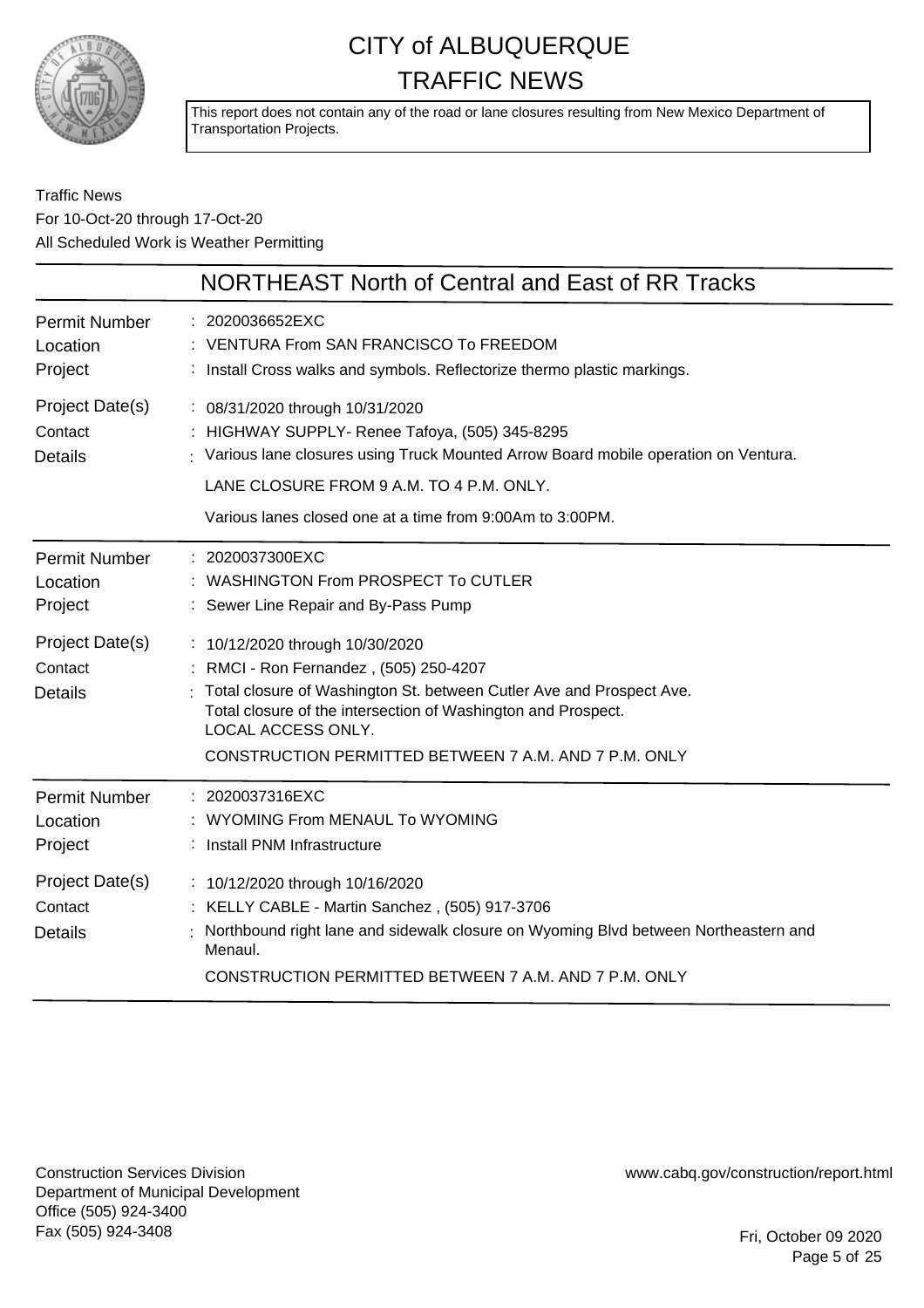

This report does not contain any of the road or lane closures resulting from New Mexico Department of Transportation Projects.

Traffic News For 10-Oct-20 through 17-Oct-20 All Scheduled Work is Weather Permitting

|                                              | NORTHWEST North of Central and West of RR Tracks                                                                                                                                                                                                                                                                                                                                                                  |
|----------------------------------------------|-------------------------------------------------------------------------------------------------------------------------------------------------------------------------------------------------------------------------------------------------------------------------------------------------------------------------------------------------------------------------------------------------------------------|
| <b>Permit Number</b><br>Location<br>Project  | : 2020034967EXC<br>12TH ST And MENAUL BLVD<br>: ROUND-A-BOUT CONSTRUCTION                                                                                                                                                                                                                                                                                                                                         |
| Project Date(s)<br>Contact<br><b>Details</b> | : 05/27/2020 through 11/20/2020<br>: STAR PAVING - David Espinosa, (505) 280-0438<br>Phase I: Eastbound right lane and sidewalk closure on Menaul Blvd between 12th St. and 8th<br>St.<br>Phase II: Total closure of 12th St. between Menaul blvd and Matthew Ave., and a Westbound<br>double lane closure on Menaul Blvd between 8th St. and 12th St. with two-way traffic<br>maintained in the eastbound lanes. |
|                                              | Construction permitted between 6AM and 10PM. Closures are continuous until construction is<br>complete                                                                                                                                                                                                                                                                                                            |
| <b>Permit Number</b><br>Location<br>Project  | 2020037273EXC<br>2407 2ND ST NW<br>: WO# 997560 fire hyd repair                                                                                                                                                                                                                                                                                                                                                   |
| Project Date(s)<br>Contact<br><b>Details</b> | : 10/05/2020 through 10/12/2020<br>: ABCWUA - Ron Vigil, (505) 289-3583<br>Emergency utility work. Various lanes closed and potential sidewalk closures. Seek alternate<br>route.<br>Construction permitted between 6AM and 10PM. Closures are continuous until construction is<br>complete                                                                                                                       |
| <b>Permit Number</b><br>Location<br>Project  | : 2020036658EXC<br>: ALAMEDA From ALAMEDA PARK To ALAMEDA<br>: Install crosswalks and symbols. reflectorize thermo plastic markings.                                                                                                                                                                                                                                                                              |
| Project Date(s)<br>Contact<br><b>Details</b> | : 08/31/2020 through 10/31/2020<br>: HIGHWAY SUPPLY- Renee Tafoya, (505) 345-8295<br>Various lane closure using Truck Mounted Arrow Board Mobile operation on Alameda at its<br>intersection with Alameda Park.<br>LANE CLOSURE FROM 9 A.M. TO 4 P.M. ONLY.<br>Various lanes closed one at a time from 9:00Am to 3:00PM.                                                                                          |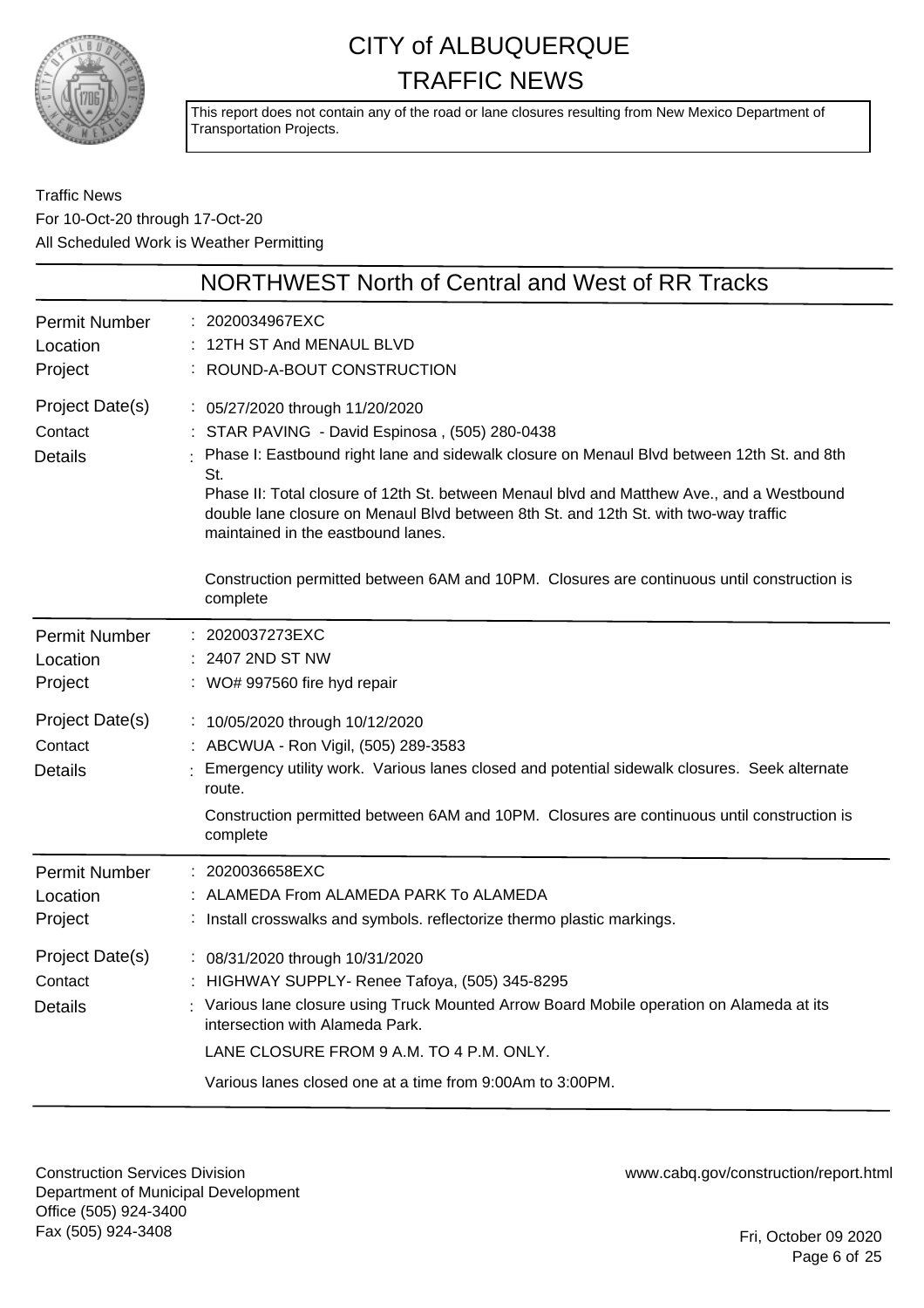

This report does not contain any of the road or lane closures resulting from New Mexico Department of Transportation Projects.

Traffic News For 10-Oct-20 through 17-Oct-20 All Scheduled Work is Weather Permitting

|                                              | NORTHWEST North of Central and West of RR Tracks                                                                                                                                                                                                                                                                                                                                                                                                                           |
|----------------------------------------------|----------------------------------------------------------------------------------------------------------------------------------------------------------------------------------------------------------------------------------------------------------------------------------------------------------------------------------------------------------------------------------------------------------------------------------------------------------------------------|
| <b>Permit Number</b><br>Location<br>Project  | : 2020037255EXC<br>: CANDELARIA From 2ND To 4TH<br>: Install new 6" fire line crossing Candelaria Rd. including new fire hydrant                                                                                                                                                                                                                                                                                                                                           |
| Project Date(s)<br>Contact<br><b>Details</b> | : 10/08/2020 through 10/15/2020<br>NM UNDERGROUND Casey Thompson, (505) 401-2187<br>Phase I: Total westbound closure of Candelaria Rd. between 2nd St. and 4th St. Westbound<br>traffic will be detoured to Montano Rd.<br>Phase II: Total eastbound closure of Candelaria Rd. between 2nd St. and 4th St. Eastbound<br>traffic will be detoured to Menaul Blyd.<br>Construction permitted between 6AM and 10PM. Closures are continuous until construction is<br>complete |
| <b>Permit Number</b><br>Location<br>Project  | : 2020036991EXC<br>REDLANDS From COORS to CORONADO<br>: Bore Redlands to place Fiber Optic to Address from Coors to Coronado (See TCP)                                                                                                                                                                                                                                                                                                                                     |
| Project Date(s)<br>Contact<br><b>Details</b> | : 09/16/2020 through 10/23/2020<br>: KELLY CABLE - Dale Lester, (505) 343-1144<br>: Eastbound total closure with eastbound traffic being maintained in the westbound left lane on<br>Redlands east of Coors.<br>LANE CLOSURE FROM 9 A.M. TO 4 P.M. ONLY.                                                                                                                                                                                                                   |
| <b>Permit Number</b><br>Location<br>Project  | : 2020037070EXC<br>: 9401 Eagle Ranch Rd NW<br>Eagle Ranch Sidewalk Culvert Repair.                                                                                                                                                                                                                                                                                                                                                                                        |
| Project Date(s)<br>Contact<br><b>Details</b> | : 09/28/2020 through 10/16/2020<br>FRANKLIN'S EARTHMOVING - Hector Perez, (505) 991-2200<br>Southbound right lane and sidewalk closure on Eagle Ranch between Irving and Agate Hills.<br>Construction permitted between 6AM and 10PM. Closures are continuous until construction is<br>complete                                                                                                                                                                            |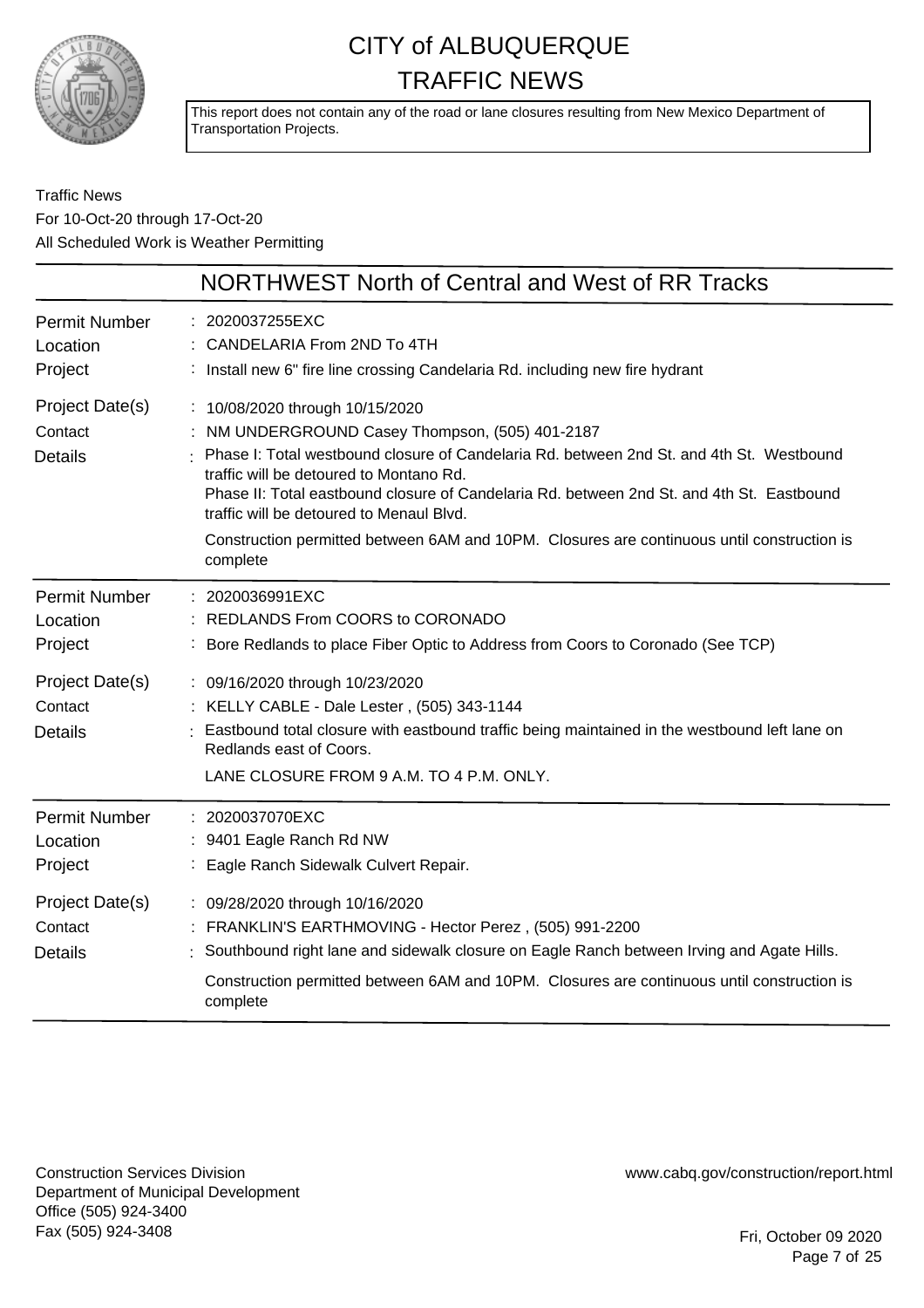

This report does not contain any of the road or lane closures resulting from New Mexico Department of Transportation Projects.

Traffic News For 10-Oct-20 through 17-Oct-20 All Scheduled Work is Weather Permitting

|                                              | NORTHWEST North of Central and West of RR Tracks                                                                                                                                                                                                                                        |
|----------------------------------------------|-----------------------------------------------------------------------------------------------------------------------------------------------------------------------------------------------------------------------------------------------------------------------------------------|
| <b>Permit Number</b><br>Location<br>Project  | : 2020037313EXC<br>: 1102 INDIAN SCHOOL RD NW<br>: INSTALL NEW GAS SERVICE                                                                                                                                                                                                              |
| Project Date(s)<br>Contact<br><b>Details</b> | : $10/12/2020$ through $10/23/2020$<br>: NM GAS - Steve Baca, (505) 401-7540<br>: Eastbound thru lane and sidewalk closure on Indian School Rd. at Eagle Way. Two-way traffic<br>will be maintained with a flagging operation.<br>CONSTRUCTION PERMITTED BETWEEN 7 A.M. AND 7 P.M. ONLY |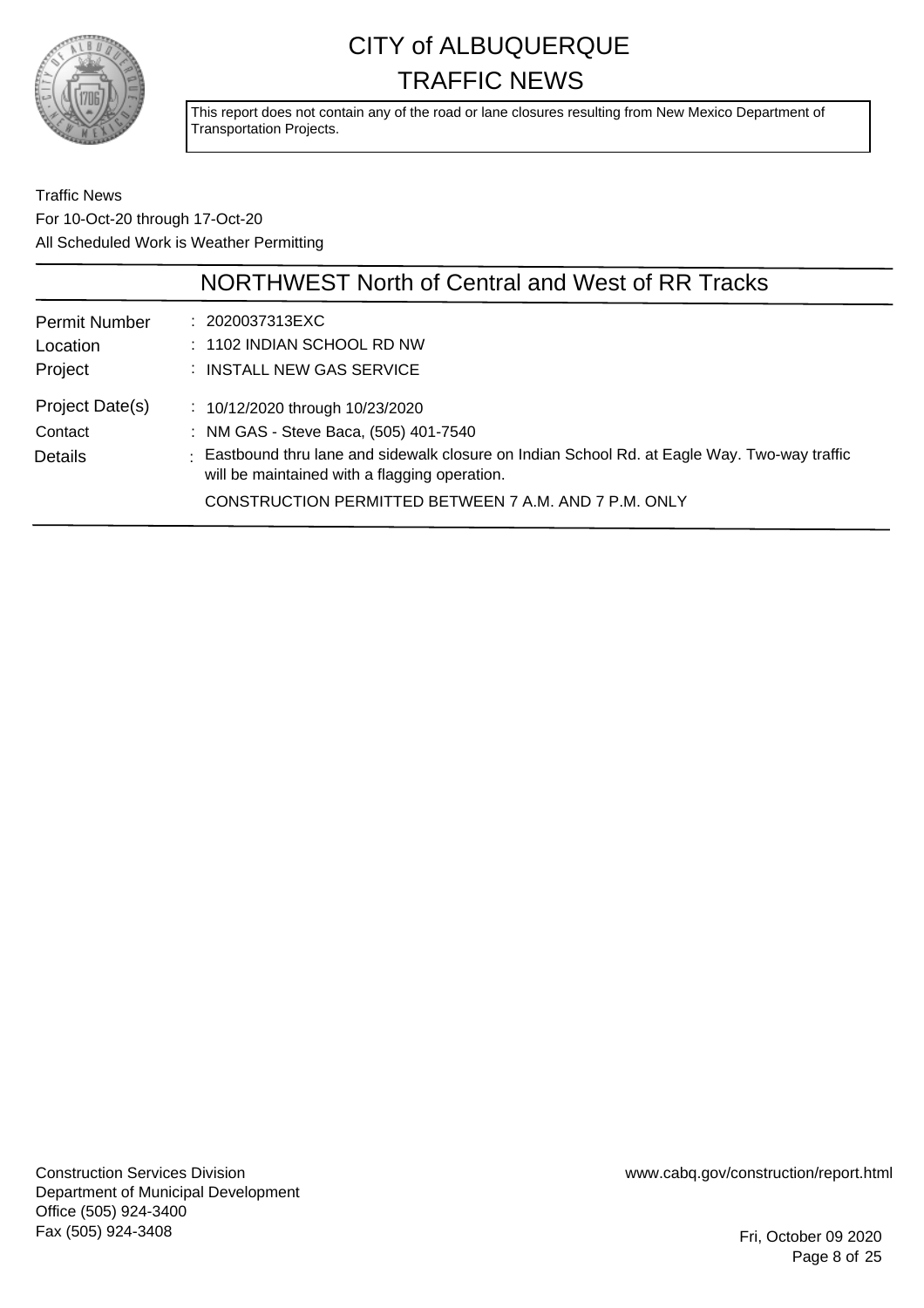

This report does not contain any of the road or lane closures resulting from New Mexico Department of Transportation Projects.

Traffic News For 10-Oct-20 through 17-Oct-20 All Scheduled Work is Weather Permitting

|                                              | NORTHWEST North of Central and West of RR Tracks                                                                                                                                                                                                                                                                                                                                                                                                                                                                                                                                                                                                                                                                                                                                                                                                                                                                                                                                                                                                                                                                              |
|----------------------------------------------|-------------------------------------------------------------------------------------------------------------------------------------------------------------------------------------------------------------------------------------------------------------------------------------------------------------------------------------------------------------------------------------------------------------------------------------------------------------------------------------------------------------------------------------------------------------------------------------------------------------------------------------------------------------------------------------------------------------------------------------------------------------------------------------------------------------------------------------------------------------------------------------------------------------------------------------------------------------------------------------------------------------------------------------------------------------------------------------------------------------------------------|
| <b>Permit Number</b><br>Location<br>Project  | : 2020037091EXC<br>LADERA From GAVIN To OURAY<br>Roadway Mill and Inlay<br>÷                                                                                                                                                                                                                                                                                                                                                                                                                                                                                                                                                                                                                                                                                                                                                                                                                                                                                                                                                                                                                                                  |
| Project Date(s)<br>Contact<br><b>Details</b> | : 09/28/2020 through 10/27/2020<br>: ALBUQUERQUE ASPHALT- Brian W Loughridge, (505) 991-5916<br>Phase I (Unser Blvd to Gavin Rd.)<br>Mill and pave median turn lanes.<br>Mill and pave westbound left lane.<br>Mill and pave westbound right lane.<br>Mill and pave eastbound right lane.<br>Mill and pave eastbound left lane.<br>Each closure includes a southbound right lane closure on Unser Blvd for equipment turn-<br>around.<br>Phase II (Unser Blvd to Ouray Rd.)<br>Mill and pave median turn lanes.<br>Mill and pave eastbound left lane.<br>Mill and pave westbound left lane.<br>Mill and pave westbound right lane.<br>Mill and pave eastbound right lane.<br>Each closures includes a northbound right lane closure on Unser Blvd and a southbound right<br>lane closure on Ouray Rd. for equipment turn-around.<br>Phase III (Utility Manhole Adjustments)<br>Median turn lane closures from Gavin to Ouray.<br>Various westbound lane closures from Gavin to Ouray.<br>Various eastbound lane closures from Gavin to Ouray.<br>All utility adjustment closures will include a three day concrete cure time. |
|                                              |                                                                                                                                                                                                                                                                                                                                                                                                                                                                                                                                                                                                                                                                                                                                                                                                                                                                                                                                                                                                                                                                                                                               |

Construction permitted between 6AM and 10PM. Closures are continuous until construction is complete

Construction Services Division Department of Municipal Development Office (505) 924-3400 Fax (505) 924-3408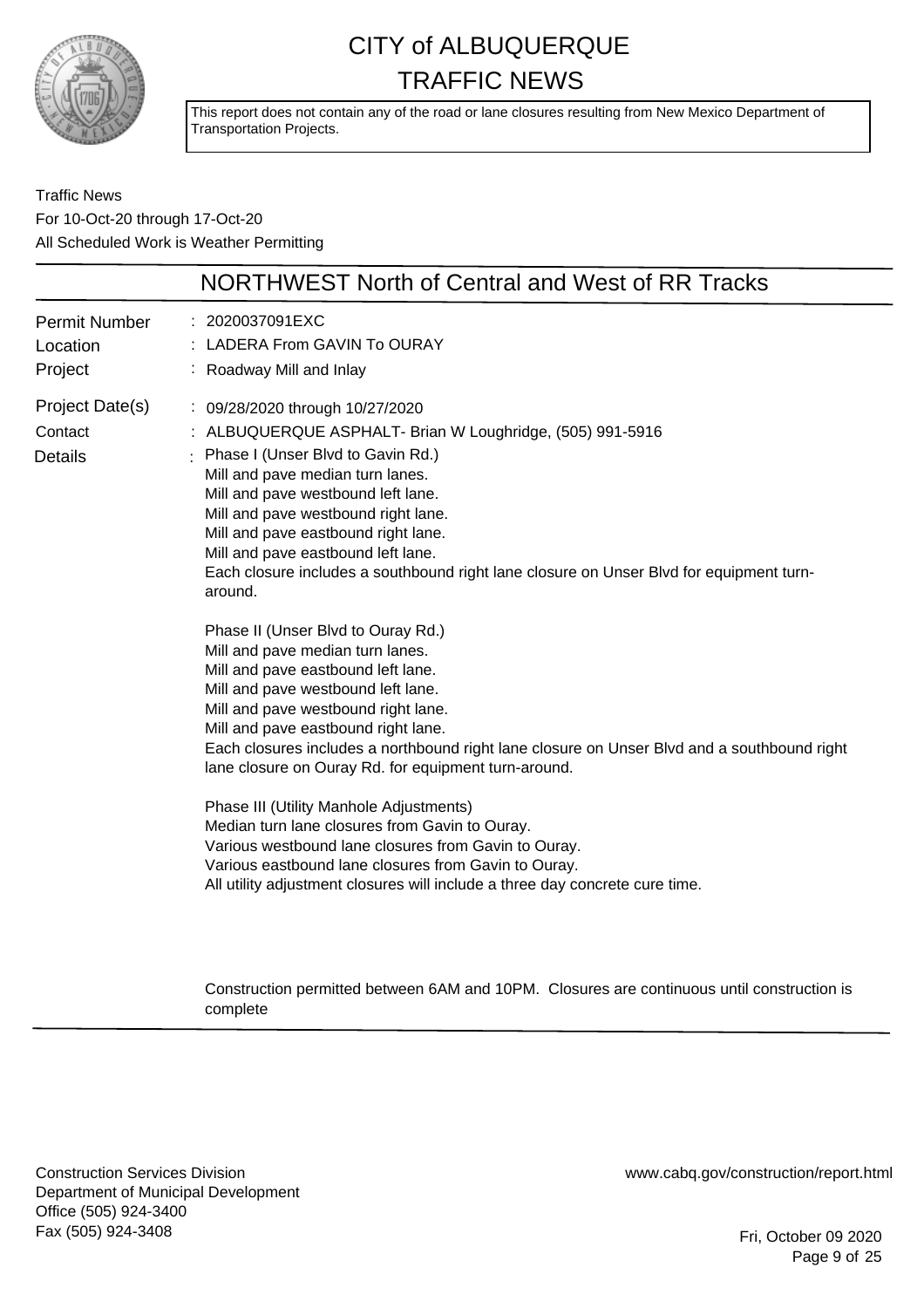

This report does not contain any of the road or lane closures resulting from New Mexico Department of Transportation Projects.

### Traffic News For 10-Oct-20 through 17-Oct-20 All Scheduled Work is Weather Permitting

|                                              | NORTHWEST North of Central and West of RR Tracks                                                                                                                                                                                                                                                                                                                                                                         |
|----------------------------------------------|--------------------------------------------------------------------------------------------------------------------------------------------------------------------------------------------------------------------------------------------------------------------------------------------------------------------------------------------------------------------------------------------------------------------------|
| <b>Permit Number</b><br>Location<br>Project  | : 2020037322EXC<br>MATTHEW From RIO GRANDE To SAN ISIDRO<br>: Remove and Replace City Sidewalks and Curb Ramps.                                                                                                                                                                                                                                                                                                          |
| Project Date(s)<br>Contact<br><b>Details</b> | : 10/12/2020 through 11/13/2020<br>: ALBUQUERQUE ASPHALT- Brian W Loughridge, (505) 991-5916<br>Phase I: Westbound thru lane and sidewalk closure on Matthew between Rio Grande and San<br>Isidro.<br>Eastbound thru lane and sidewalk closure on Matthew between Rio Grande and San Isidro.<br>Two-way traffic will be maintained with a traffic split.<br>CONSTRUCTION PERMITTED BETWEEN 7 A.M. AND 7 P.M. ONLY        |
| <b>Permit Number</b><br>Location<br>Project  | : 2020036651EXC<br>OSUNA From VISTA DEL NORTE To CHAPPELL<br>: Install cross walks and symbols. Reflectorize thermo plastic markings.                                                                                                                                                                                                                                                                                    |
| Project Date(s)<br>Contact<br><b>Details</b> | : 08/31/2020 through 10/31/2020<br>: HIGHWAY SUPPLY- Renee Tafoya, (505) 345-8295<br>: Various lane closures on Osuna west of Chappel.<br>Various lane closure on Vista Del Norte east of Osuna.<br>All closures above will be Truck Mounted Arrow Board mobile operation.<br>LANE CLOSURE FROM 9 A.M. TO 4 P.M. ONLY.<br>This traffic control setup includes a flagging operation, use caution and be prepared to stop. |
|                                              | Various lanes closed one at a time from 9:00Am to 3:00PM.                                                                                                                                                                                                                                                                                                                                                                |
| <b>Permit Number</b><br>Location<br>Project  | : 2020037338EXC<br>PARADISE From PRICKLY PEAR To PARADISE<br>: Installation of NW Traffic Signal at Prickly Pear and Paradise.                                                                                                                                                                                                                                                                                           |
| Project Date(s)<br>Contact<br><b>Details</b> | : 10/12/2020 through 11/12/2020<br>: POWERUP SOUTHWEST, LLC - Chris Perez, (505) 401-0665<br>East and westbound inside lane closure on Paradise Blvd at Prickly Pear.<br>CONSTRUCTION PERMITTED BETWEEN 7 A.M. AND 7 P.M. ONLY                                                                                                                                                                                           |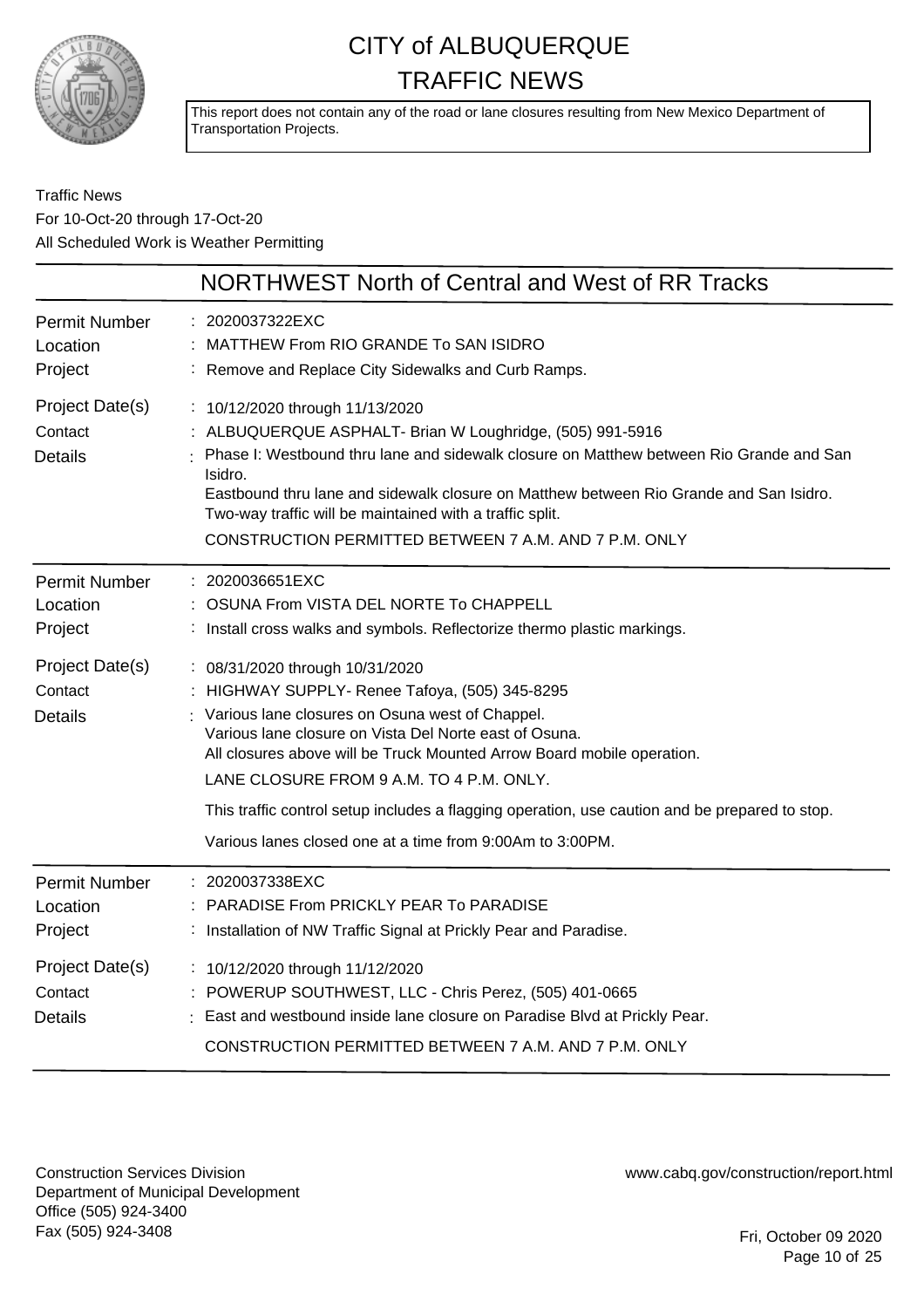

This report does not contain any of the road or lane closures resulting from New Mexico Department of Transportation Projects.

### Traffic News For 10-Oct-20 through 17-Oct-20 All Scheduled Work is Weather Permitting

|                                              | NORTHWEST North of Central and West of RR Tracks                                                                                                                                                                                                                                                                                                              |
|----------------------------------------------|---------------------------------------------------------------------------------------------------------------------------------------------------------------------------------------------------------------------------------------------------------------------------------------------------------------------------------------------------------------|
| <b>Permit Number</b><br>Location<br>Project  | : 2020037349EXC<br>RIO GRANDE From RICE To RIO GRANDE<br>: Uncover Paved-over Manhole                                                                                                                                                                                                                                                                         |
| Project Date(s)<br>Contact<br><b>Details</b> | : 10/08/2020 through 10/16/2020<br>: KELLY CABLE- Perri Sanchez, (505) 343-1144                                                                                                                                                                                                                                                                               |
| <b>Permit Number</b><br>Location<br>Project  | : 2020037297EXC<br>: 3422 Rio Grande NW<br>: Emergency- Repair Gas Line leak                                                                                                                                                                                                                                                                                  |
| Project Date(s)<br>Contact<br><b>Details</b> | : 10/06/2020 through 10/16/2020<br>: NM GAS- Rebecca Krajicek, (505) 697-3127<br>Emergency utility work. Various lanes closed and potential sidewalk closures. Seek alternate<br>route.<br>Northbound thru lane, parking lane, bike lane, and sidewalk closure on Rio Grande Blvd at Luke<br>Circle.<br>CONSTRUCTION PERMITTED BETWEEN 7 A.M. AND 7 P.M. ONLY |
| <b>Permit Number</b><br>Location<br>Project  | : 2020037145EXC<br>RIO GRANDE From SAN FRANCISCO To ASPEN<br><b>BORE PLACEMENT OF FIBER</b>                                                                                                                                                                                                                                                                   |
| Project Date(s)<br>Contact<br><b>Details</b> | : 09/30/2020 through 10/16/2020<br>: VOLT INC- Danny Padilla, (505) 573-4954<br>Northbound right lane, bike lane, and sidewalk closure on Rio Grande Blvd between Aspen Ave<br>and San Francisco Rd. in 400 ft. intervals.<br>Northbound traffic will be reduced to one lane.<br>LANE CLOSURE FROM 7 A.M. to 10 P.M. ONLY                                     |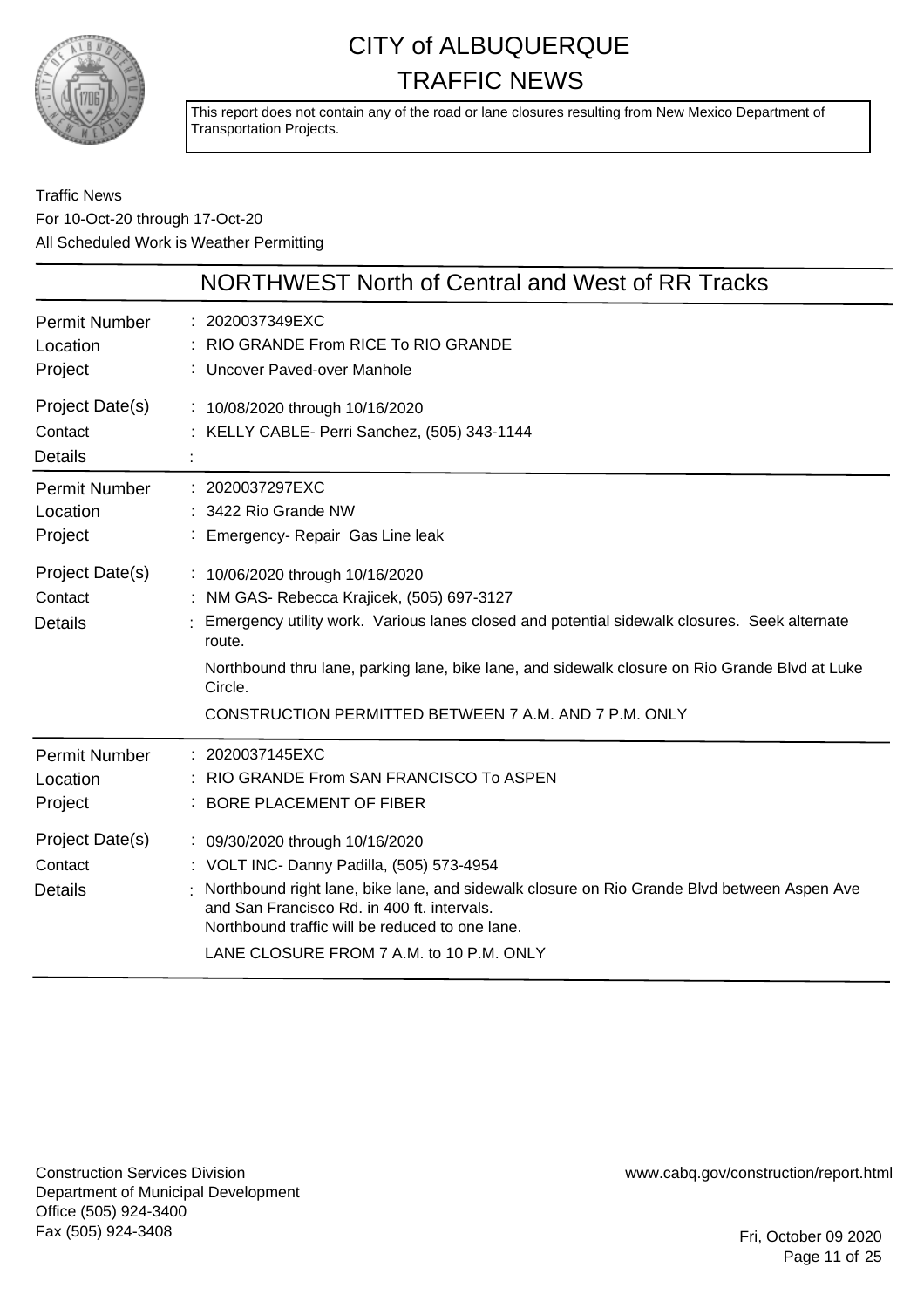

This report does not contain any of the road or lane closures resulting from New Mexico Department of Transportation Projects.

Traffic News For 10-Oct-20 through 17-Oct-20 All Scheduled Work is Weather Permitting

|                                              | NORTHWEST North of Central and West of RR Tracks                                                                                                                      |
|----------------------------------------------|-----------------------------------------------------------------------------------------------------------------------------------------------------------------------|
| <b>Permit Number</b><br>Location<br>Project  | : 2020036909EXC<br>$: 321$ Sandia Rd NW<br>: Full Street Closure for Water & Sewer Tap                                                                                |
| Project Date(s)<br>Contact<br><b>Details</b> | : $10/12/2020$ through $10/13/2020$<br>: SUNSHINE PLUMBING - Joseph Santangelo Jr., (505) 296-3188<br>$\pm$ LANE CLOSURE FROM 9 A.M. TO 4 P.M. ONLY.<br>Follow detour |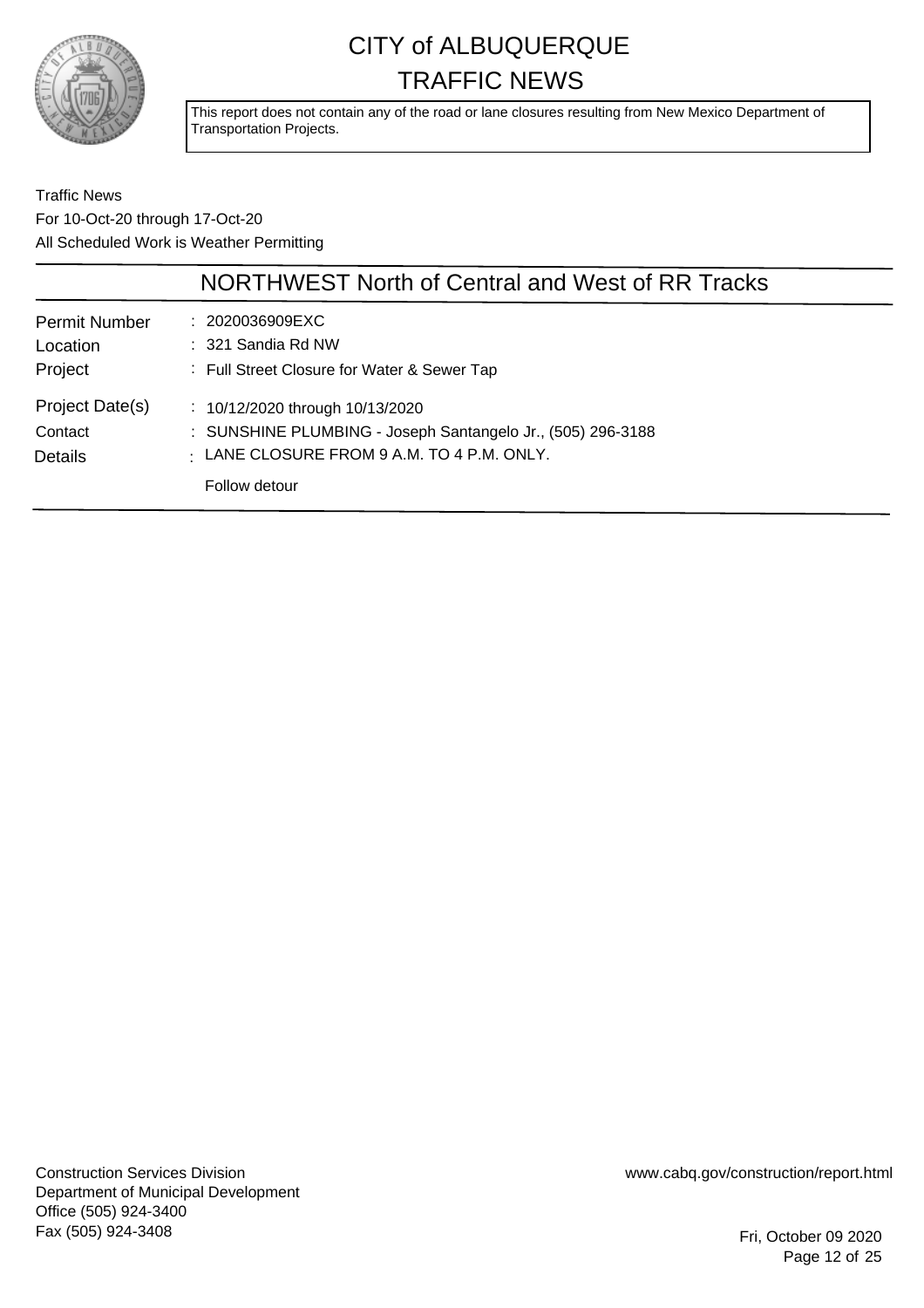

This report does not contain any of the road or lane closures resulting from New Mexico Department of Transportation Projects.

Traffic News For 10-Oct-20 through 17-Oct-20 All Scheduled Work is Weather Permitting

|                                                                                      | <b>SOUTHEAST South of Central and East of RR Tracks</b>                                                                                                                                                                                                                                                                                                                                                                                                                 |
|--------------------------------------------------------------------------------------|-------------------------------------------------------------------------------------------------------------------------------------------------------------------------------------------------------------------------------------------------------------------------------------------------------------------------------------------------------------------------------------------------------------------------------------------------------------------------|
| Permit Number<br>Location<br>Project                                                 | 2020036671EXC<br>2024 BURROWING OWL SE<br>DRIVE APRONS AND SIDEWALKS.                                                                                                                                                                                                                                                                                                                                                                                                   |
| Project Date(s)<br>Contact<br><b>Details</b>                                         | : 09/01/2020 through 10/13/2020<br>: ASPEN CONCRETE- Irma Lopez, (505) 839-1968                                                                                                                                                                                                                                                                                                                                                                                         |
| Permit Number<br>Location<br>Project<br>Project Date(s)<br>Contact<br><b>Details</b> | 2020034282EXC<br>1300 CENTRAL AVE SE<br>Construction of new parking garage for Presbyterian<br>Hospital.<br>: 04/20/2020 through 04/20/2021<br>: ENTERPRISE BUILDERS CORP- Michael McCourt, (505) 857-0050<br>Total street closure Silver between Sycamore and Spruce.<br>Northbound left lane closure on Spruce between Silver and Central.<br>Construction permitted between 6AM and 10PM. Closures are continuous until construction is<br>complete<br>Follow detour |
| <b>Permit Number</b><br>Location<br>Project<br>Project Date(s)<br>Contact            | 2020037069EXC<br>COPPER From VALENCIA To CARDENAS SE<br>Pipe bursting existing 8" Sanitary Sewer and reconnection of service laterals.<br>: 09/28/2020 through 10/16/2020<br>RMCI - Ron Fernandez, (505) 250-4207                                                                                                                                                                                                                                                       |
| <b>Details</b><br><b>Permit Number</b><br>Location<br>Project                        | 2020037206EXC<br><b>COPPER From EUBANK To GENERAL HODGES</b><br>New Multi-Use Trail Copper Ave. from Eubank to Daniel                                                                                                                                                                                                                                                                                                                                                   |
| Project Date(s)<br>Contact<br><b>Details</b>                                         | : 10/05/2020 through 12/25/2020<br>: FRANKLIN'S EARTHMOVING - Hector Perez, (505) 991-2200<br>Westbound thru lane and sidewalk closure on Copper Ave from Eubank Blvd to General<br>Vandenburg.<br>Two-way traffic will be maintained with a traffic split.<br>CONSTRUCTION PERMITTED BETWEEN 7 A.M. AND 7 P.M. ONLY                                                                                                                                                    |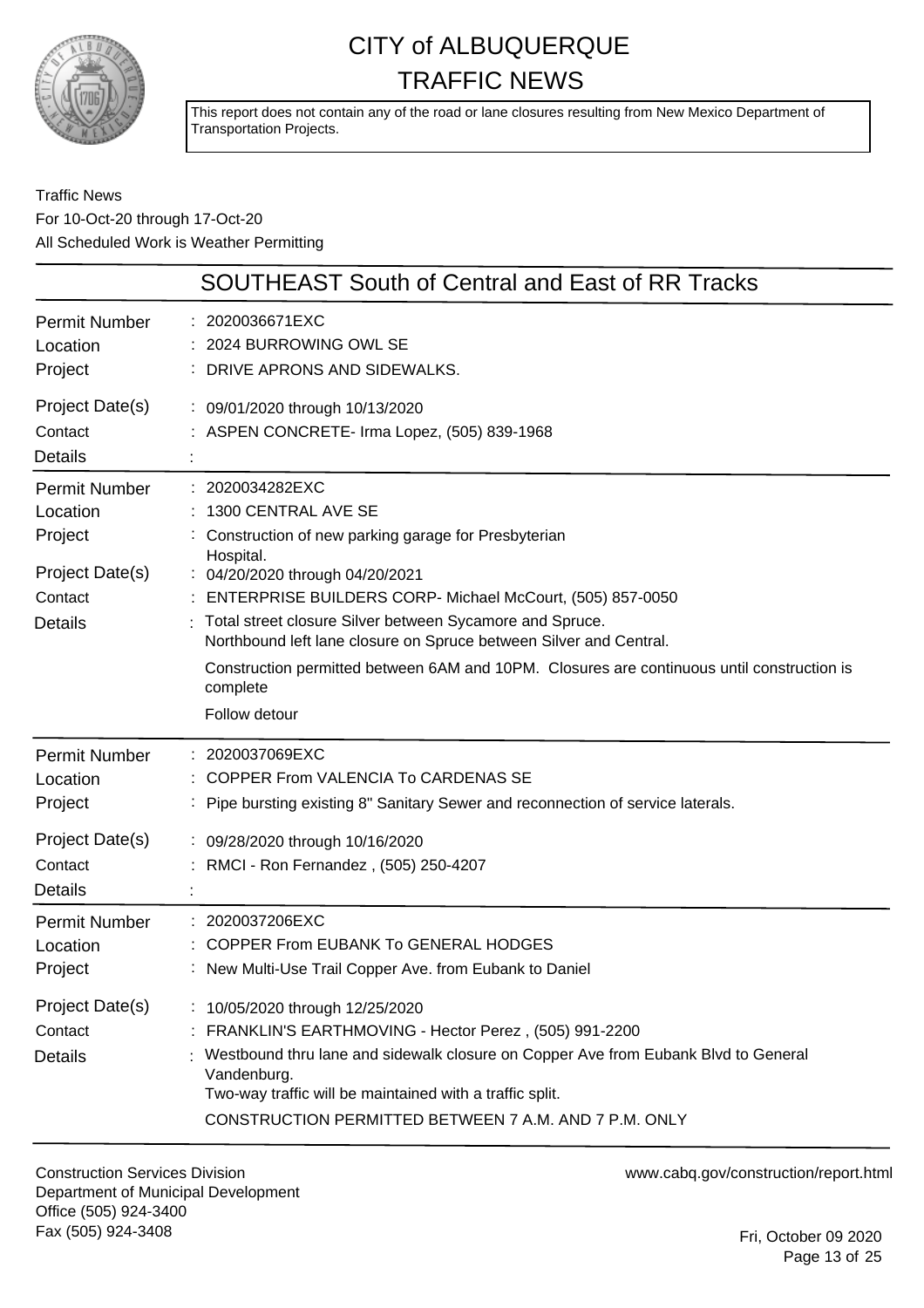

This report does not contain any of the road or lane closures resulting from New Mexico Department of Transportation Projects.

Traffic News For 10-Oct-20 through 17-Oct-20 All Scheduled Work is Weather Permitting

|                                              | <b>SOUTHEAST South of Central and East of RR Tracks</b>                                                                                                                                                                                                                                                                              |
|----------------------------------------------|--------------------------------------------------------------------------------------------------------------------------------------------------------------------------------------------------------------------------------------------------------------------------------------------------------------------------------------|
| <b>Permit Number</b>                         | : 2020037312EXC                                                                                                                                                                                                                                                                                                                      |
| Location                                     | <b>EUBANK at SOUTHERN</b>                                                                                                                                                                                                                                                                                                            |
| Project                                      | : Grading Shoulder and adding material                                                                                                                                                                                                                                                                                               |
| Project Date(s)<br>Contact<br><b>Details</b> | : 10/12/2020 through 10/16/2020<br>: COA - ROBERT D. ROMERO - STREETS, (505) 235-1466<br>Southbound right turn lane and sidewalk closure at the northwest corner of Southern and<br>Eubank.<br>Westbound shoulder and sidewalk closure on Southern between Eubank and Moon.<br>CONSTRUCTION PERMITTED BETWEEN 7 A.M. AND 7 P.M. ONLY |
| Permit Number                                | : 2020035772SU                                                                                                                                                                                                                                                                                                                       |
| Location                                     | <b>EUBANK From INNOVATION To GIBSON</b>                                                                                                                                                                                                                                                                                              |
| Project                                      | : KAFB/SNL Eubank Gate Closure - Canopy Construction                                                                                                                                                                                                                                                                                 |
| Project Date(s)                              | : 07/17/2020 through 11/27/2020                                                                                                                                                                                                                                                                                                      |
| Contact                                      | : MAC GC ELECTRIC - Jody Williams, (505) 508-6991                                                                                                                                                                                                                                                                                    |
| <b>Details</b>                               | : Various outside and inside lane closures on Eubank Blvd at the SNL Eubank Gate.                                                                                                                                                                                                                                                    |
| Permit Number                                | : 2020033805SU                                                                                                                                                                                                                                                                                                                       |
| Location                                     | GIBSON From RIDGECREST To SAN MATEO                                                                                                                                                                                                                                                                                                  |
| Project                                      | : COVID-19 Testing Site Road Closure                                                                                                                                                                                                                                                                                                 |
| Project Date(s)<br>Contact<br><b>Details</b> | : 03/18/2020 through 05/31/2021<br>: VA Hospital - Byron Secatero, (505) 205-0612<br>Southbound thru lane closure on San Mateo at Gibson, westbound left turn lane closure on<br>Gibson at San Mateo, and a total southbound closure of Ridgecrest south of Gibson.<br>24-7 Closure                                                  |
| Permit Number                                | : 2020037095EXC                                                                                                                                                                                                                                                                                                                      |
| Location                                     | : JUAN TABO From COPPER To SKYLINE                                                                                                                                                                                                                                                                                                   |
| Project                                      | : Directional Bore - Place UG Conduit and Fiber                                                                                                                                                                                                                                                                                      |
| Project Date(s)<br>Contact<br><b>Details</b> | : 09/28/2020 through 10/16/2020<br>: ADB - Andy Barton, (636) 744-5610<br>Northbound right lane and sidewalk closure on Juan Tabo Blvd from I40 offramp north to<br>Copper Ave.<br>LANE CLOSURE FROM 9 A.M. TO 4 P.M. ONLY.                                                                                                          |

Construction Services Division Department of Municipal Development Office (505) 924-3400 Fax (505) 924-3408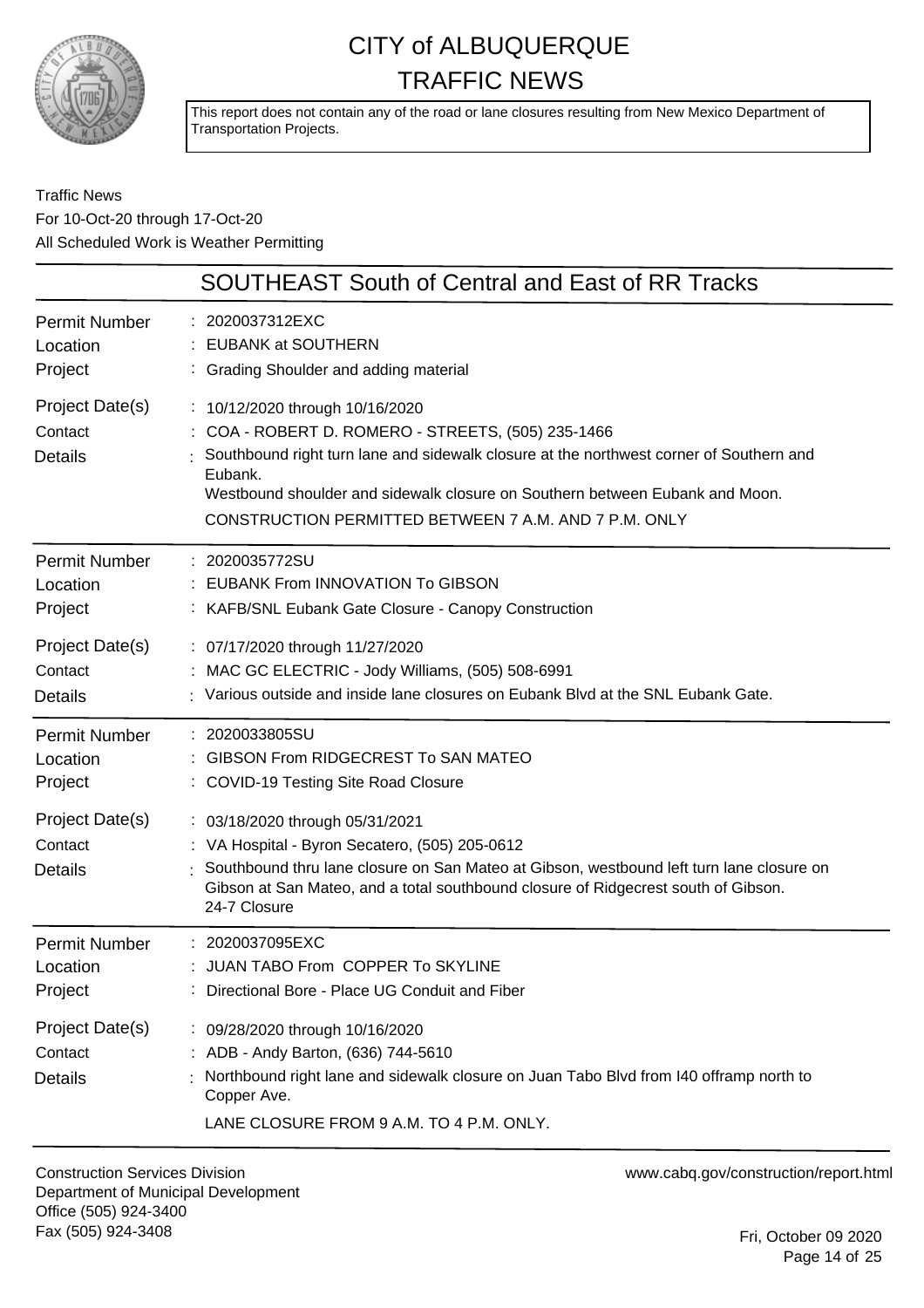

This report does not contain any of the road or lane closures resulting from New Mexico Department of Transportation Projects.

### Traffic News For 10-Oct-20 through 17-Oct-20 All Scheduled Work is Weather Permitting

|                                                         | <b>SOUTHEAST South of Central and East of RR Tracks</b>                                                                                                                                                                                                                               |
|---------------------------------------------------------|---------------------------------------------------------------------------------------------------------------------------------------------------------------------------------------------------------------------------------------------------------------------------------------|
| <b>Permit Number</b><br>Location<br>Project             | : 2020036854EXC<br>KATHRYN From GEORGIA To INDIANA<br>: Groundwater sampling activities. Total road closure.                                                                                                                                                                          |
| Project Date(s)<br>Contact<br><b>Details</b>            | : 09/14/2020 through 11/06/2020<br>: EA ENGINEERING - Dylan Schmeelk, (626) 523-2208<br>: Total closure of Kathryn Ave between Georgia St. and Indiana St.<br>LANE CLOSURE FROM 9 A.M. TO 4 P.M. ONLY.<br>Follow detour                                                               |
| <b>Permit Number</b><br>Location<br>Project             | : 2020037278EXC<br>: LOMAS at JUAN TABO<br>: Aerial Re-latch                                                                                                                                                                                                                          |
| Project Date(s)<br>Contact<br><b>Details</b>            | : 10/08/2020 through 10/14/2020<br>: ADB - Eloy Velasques, (636) 303-7525<br>: Westbound right lane and sidewalk closure on Lomas Blvd west side of Juan Tabo Blvd.<br>CONSTRUCTION PERMITTED BETWEEN 7 A.M. AND 7 P.M. ONLY                                                          |
| Permit Number<br>Location<br>Project<br>Project Date(s) | 2020037180EXC<br>LOUISIANA From CONSTITUTION To LOMAS<br>Directional Bore - Place UG Conduit and Fiber<br>: 10/05/2020 through 10/16/2020                                                                                                                                             |
| <b>Details</b>                                          | Phase I: Northbound right lane and sidewalk closure on Louisiana Blvd between Lomas Blvd<br>and Constitution Ave.<br>Phase II: Southbound right lane and sidewalk closure on Louisiana Blvd between I40 and<br>Constitution.<br>CONSTRUCTION PERMITTED BETWEEN 7 A.M. AND 7 P.M. ONLY |
|                                                         |                                                                                                                                                                                                                                                                                       |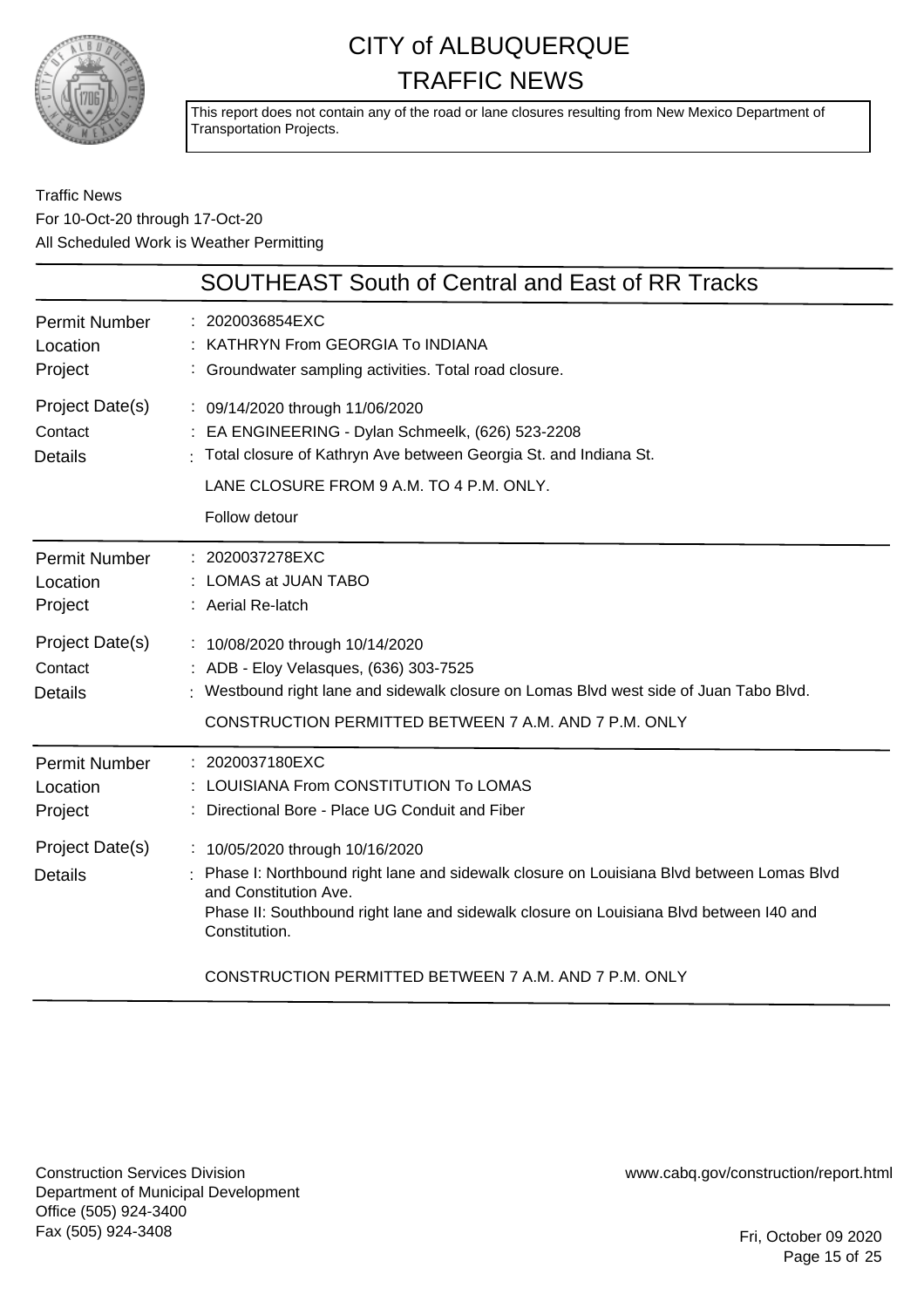

This report does not contain any of the road or lane closures resulting from New Mexico Department of Transportation Projects.

### Traffic News For 10-Oct-20 through 17-Oct-20 All Scheduled Work is Weather Permitting

|                                                                                             | <b>SOUTHEAST South of Central and East of RR Tracks</b>                                                                                                                                                                                                                                                                                                                                                                                                                                                                                                                                                                                                                                                                                                                                |
|---------------------------------------------------------------------------------------------|----------------------------------------------------------------------------------------------------------------------------------------------------------------------------------------------------------------------------------------------------------------------------------------------------------------------------------------------------------------------------------------------------------------------------------------------------------------------------------------------------------------------------------------------------------------------------------------------------------------------------------------------------------------------------------------------------------------------------------------------------------------------------------------|
| <b>Permit Number</b><br>Location<br>Project                                                 | 2020037285EXC<br>LOUISIANA From CUTLER To INDIAN SCHOOL<br>Directional Bore - Place Conduit and Fiber                                                                                                                                                                                                                                                                                                                                                                                                                                                                                                                                                                                                                                                                                  |
| Project Date(s)<br>Contact<br><b>Details</b>                                                | : 10/12/2020 through 10/23/2020<br>: ADB - Eloy Velasques, (636) 303-7525<br>: Phase I: Northbound right lane and sidewalk closure on Louisiana Blvd between Cutler Ave and<br>Indian School Rd.<br>Phase II: Eastbound and westbound right lane, bike lane, and sidewalk closure on Indian<br>School Rd. at Louisiana Blvd.<br>LANE CLOSURE FROM 9 A.M. TO 4 P.M. ONLY.                                                                                                                                                                                                                                                                                                                                                                                                               |
| <b>Permit Number</b><br>Location<br>Project                                                 | : 2020036972EXC<br>N DIVERSION CHANNEL From INDIAN SCHOOL To N DIVERSION CHANNEL<br>: New concrete under crossing trail.                                                                                                                                                                                                                                                                                                                                                                                                                                                                                                                                                                                                                                                               |
| Project Date(s)<br>Contact<br><b>Details</b>                                                | : 09/21/2020 through 05/31/2021<br>RMCI Philip Johnson, (505) 345-0008<br>: Various bike path closures west of North Diversion Channel at its intersection with Indian<br>School.<br>Bicyclists seek alternate route                                                                                                                                                                                                                                                                                                                                                                                                                                                                                                                                                                   |
| <b>Permit Number</b><br>Location<br>Project<br>Project Date(s)<br>Contact<br><b>Details</b> | : 2020037189EXC<br>PENNSYLVANIA From CONSTITUTION To INDIAN SCHOOL<br>: - Install new water main and remove existing water main<br>-Pennsylvania St. between Constitution Ave. and Indian School<br>: RedD5m2020htgrlondgam1ScB0d2020Pennsylvania intersection<br>NAP GNODER CORCUSNICS UTS LIFTING PERMANY VARIA AND FOOS AUCH LAMB7<br>relosures on Indian School and turn lane closure on Indian School Rd. at Pennsylvania St.<br>Two-way traffic will be maintained in the westbound lanes.<br>Southbound thru lane and bike lane closure on Pennsylvania St. between Indian School Rd.<br>and Constitution Ave. Southbound traffic will shift to the center turn lane.<br>Construction permitted between 6AM and 10PM. Closures are continuous until construction is<br>complete |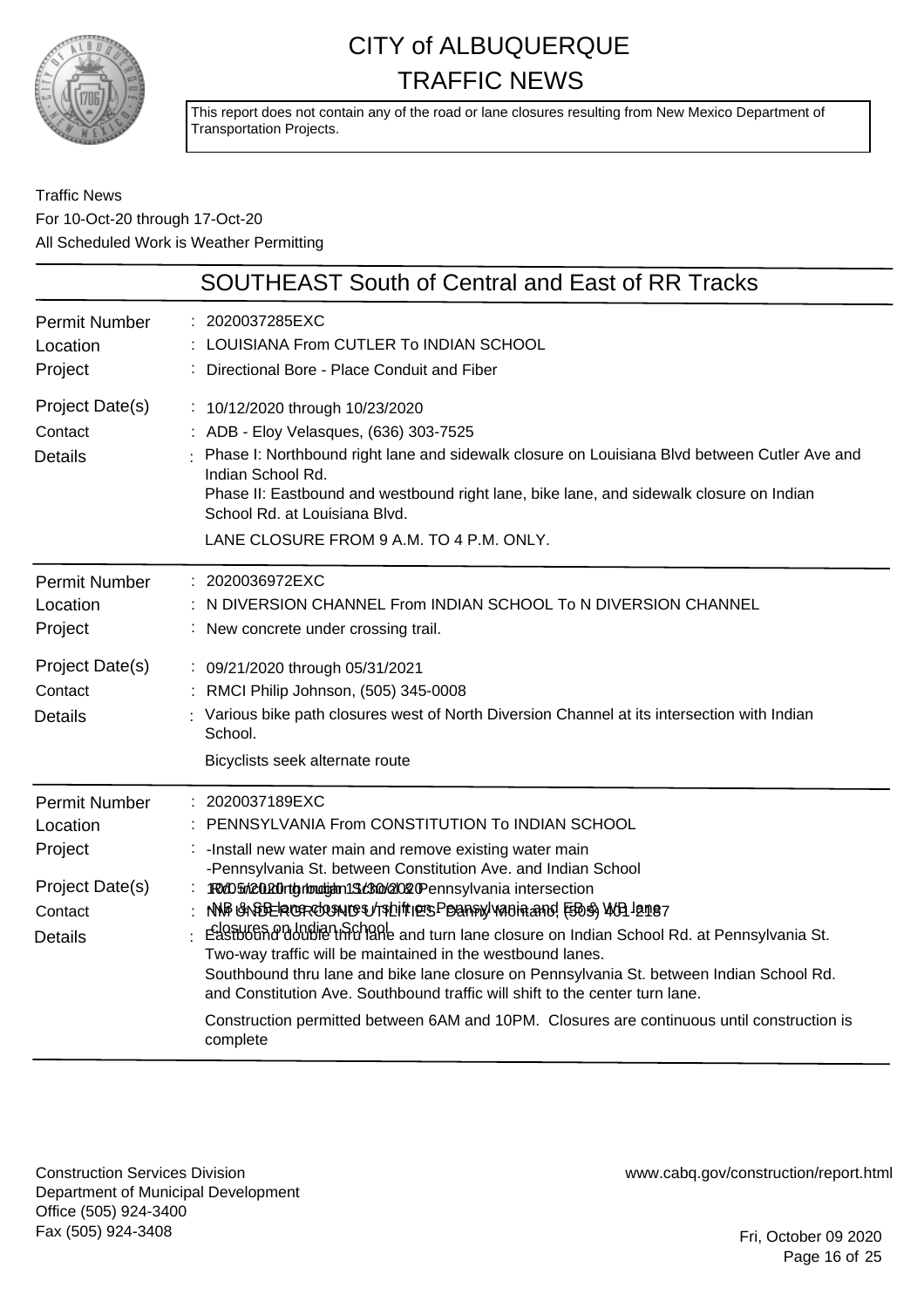

This report does not contain any of the road or lane closures resulting from New Mexico Department of Transportation Projects.

### Traffic News For 10-Oct-20 through 17-Oct-20 All Scheduled Work is Weather Permitting

|                                              | <b>SOUTHEAST South of Central and East of RR Tracks</b>                                                                                                                                                                                                                           |
|----------------------------------------------|-----------------------------------------------------------------------------------------------------------------------------------------------------------------------------------------------------------------------------------------------------------------------------------|
| <b>Permit Number</b><br>Location<br>Project  | : 2020036857EXC<br>SAN PEDRO From GIBSON To RIDGECREST<br>: Groundwater sampling activities. Double lane closure.                                                                                                                                                                 |
| Project Date(s)<br>Contact<br><b>Details</b> | : 09/14/2020 through 11/13/2020<br>: EA ENGINEERING - Dylan Schmeelk, (626) 523-2208<br>Double northbound lane closure on San Pedro Dr. between Ridgecrest and Gibson. Two-way<br>traffic will be maintained in the southbound lanes.<br>LANE CLOSURE FROM 9 A.M. TO 4 P.M. ONLY. |
| <b>Permit Number</b><br>Location<br>Project  | : 2020036856EXC<br>SAN PEDRO From EASTERN To GIBSON<br>: Groundwater sampling activities. Double lane closure.                                                                                                                                                                    |
| Project Date(s)<br>Contact<br><b>Details</b> | : 09/14/2020 through 11/13/2020<br>: EA ENGINEERING - Dylan Schmeelk, (626) 523-2208<br>Median closure on San Pedro between Gibson and Eastern.<br>Construction permitted between 6AM and 10PM. Closures are continuous until construction is<br>complete                         |
| <b>Permit Number</b><br>Location<br>Project  | : 2020037325EXC<br><b>WYOMING And GRAND</b><br>: Emergency Bore for Conduit                                                                                                                                                                                                       |
| Project Date(s)<br>Contact<br><b>Details</b> | : 10/12/2020 through 10/13/2020<br>: MWI- Christina J. Mahboub, (505) 508-0744<br>Emergency utility work. Various lanes closed and potential sidewalk closures. Seek alternate<br>route.<br>CONSTRUCTION PERMITTED BETWEEN 7 A.M. AND 7 P.M. ONLY                                 |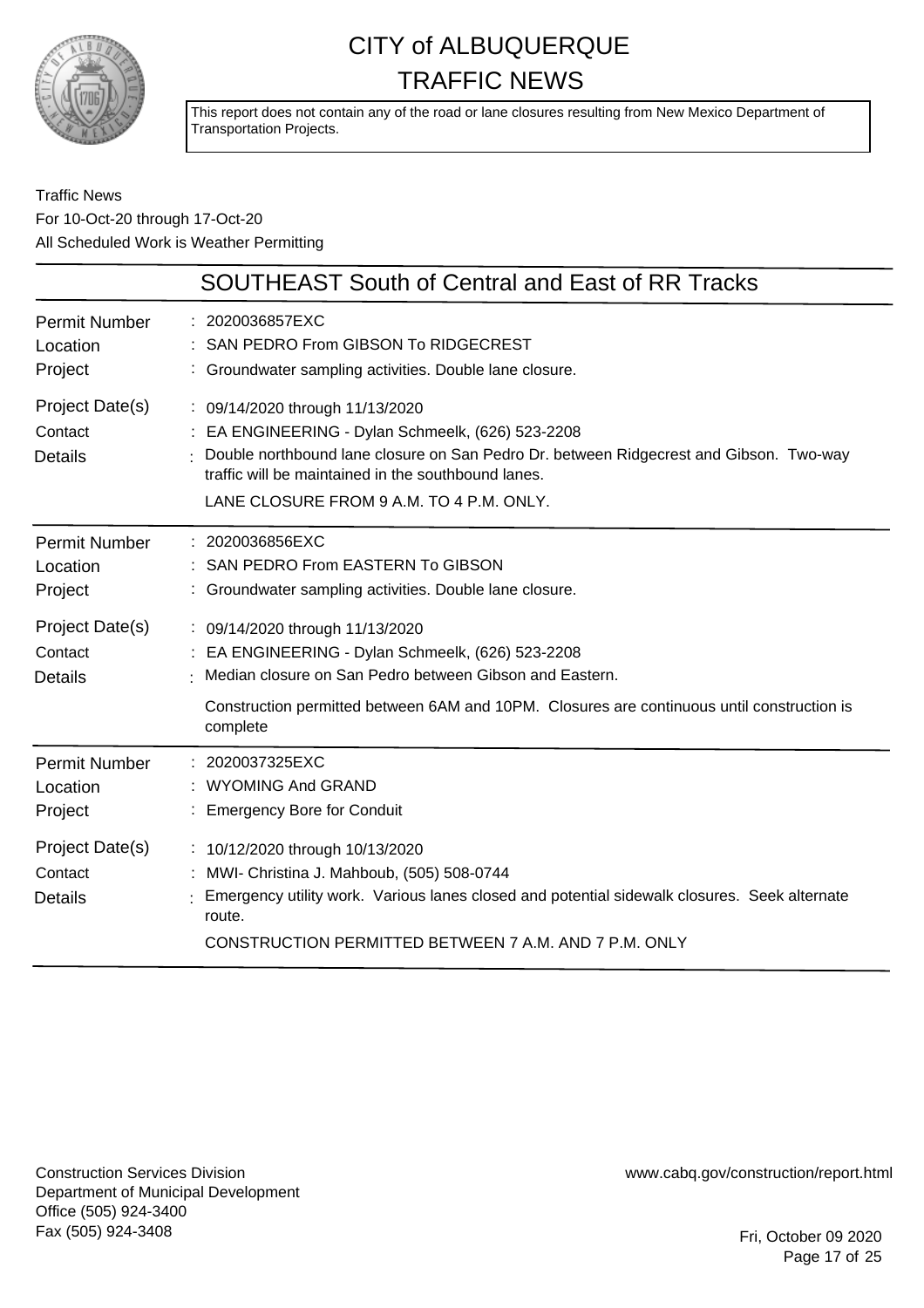

This report does not contain any of the road or lane closures resulting from New Mexico Department of Transportation Projects.

Traffic News For 10-Oct-20 through 17-Oct-20 All Scheduled Work is Weather Permitting

|                                  | <b>SOUTHEAST South of Central and East of RR Tracks</b>                                               |
|----------------------------------|-------------------------------------------------------------------------------------------------------|
| <b>Permit Number</b><br>Location | : 2020037353EXC<br>: ZUNI From PALOMAS To MOON                                                        |
| Project<br>Project Date(s)       | : Repair damaged aerial cable. Mobile barricade operation<br>: $10/13/2020$ through $10/21/2020$      |
|                                  |                                                                                                       |
| Contact                          | : LIGHT CONNECTIONS - Steve Litle, (303) 809-7696                                                     |
| <b>Details</b>                   | : Short term mobile shadow truck operation on eastbound Zuni Rd. from Palomas to Central and<br>Moon. |
|                                  | CONSTRUCTION PERMITTED BETWEEN 7 A.M. AND 7 P.M. ONLY                                                 |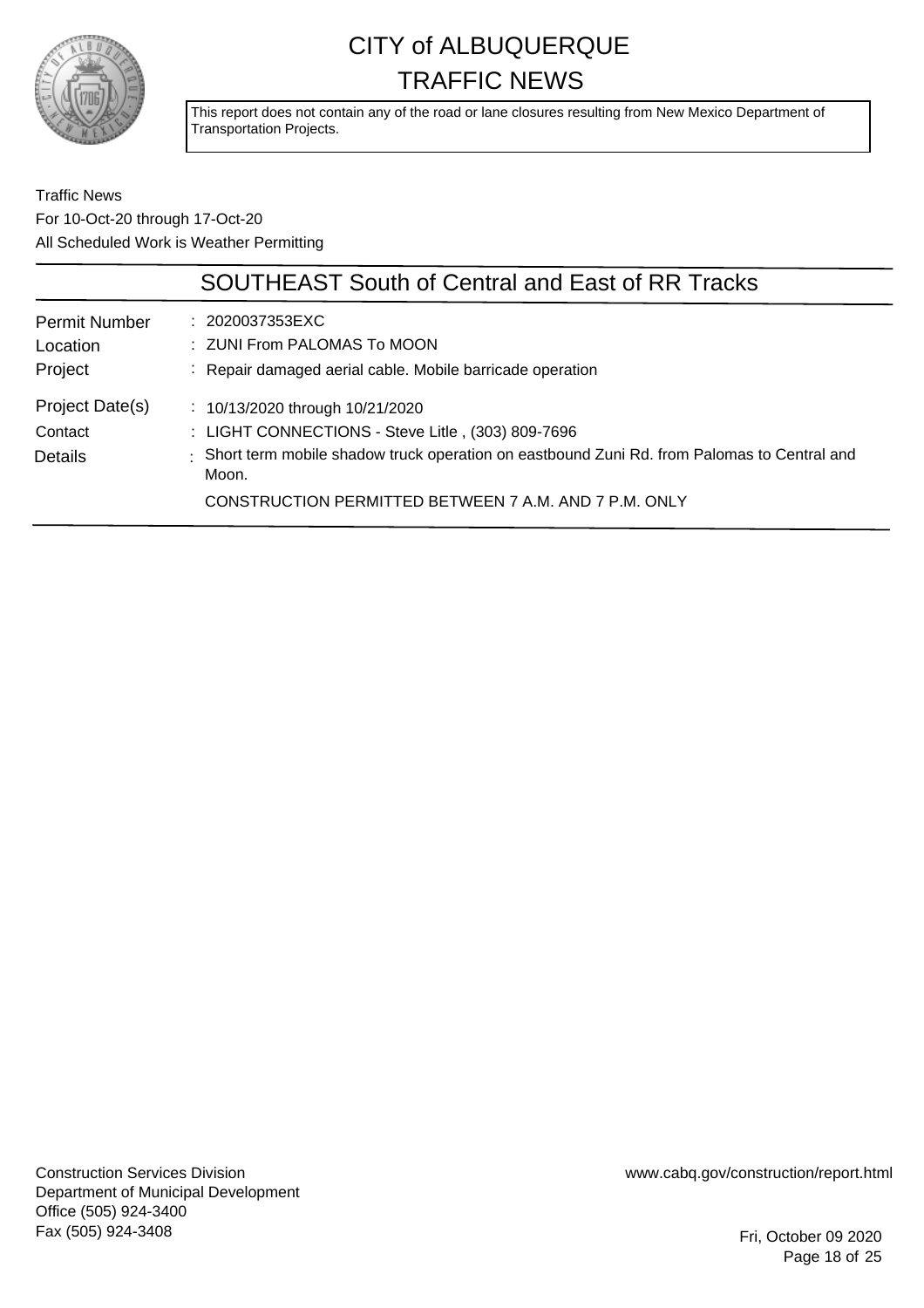

This report does not contain any of the road or lane closures resulting from New Mexico Department of Transportation Projects.

### Traffic News For 10-Oct-20 through 17-Oct-20 All Scheduled Work is Weather Permitting

|                                              | <b>SOUTHWEST South of Central and West of RR Tracks</b>                                                                                                                                                                                                                                                                                                         |
|----------------------------------------------|-----------------------------------------------------------------------------------------------------------------------------------------------------------------------------------------------------------------------------------------------------------------------------------------------------------------------------------------------------------------|
| <b>Permit Number</b><br>Location<br>Project  | : 2020037323EXC<br>: 4TH From CENTRAL To 4TH<br>: place crown castle antennas - no excavation no removals                                                                                                                                                                                                                                                       |
| Project Date(s)<br>Contact<br><b>Details</b> | : 10/12/2020 through 10/16/2020<br>: KELLY CABLE - James Richardson, (505) 280-4383<br>: Total northbound lane and sidewalk closure on 4th St. north side of Central Ave. Eastbound left<br>turn lane closure on Central Ave at 4th St.<br>LANE CLOSURE FROM 9 A.M. TO 4 P.M. ONLY.                                                                             |
| <b>Permit Number</b><br>Location<br>Project  | 2020037355EXC<br>: 1005 5TH ST NW<br>: Sewer replace in city street                                                                                                                                                                                                                                                                                             |
| Project Date(s)<br>Contact<br><b>Details</b> | : 10/13/2020 through 10/13/2020<br>: TLC- Kelly Gibson, (505) 362-7302<br>Total closure of 5th St. between Granite and Mountain.<br>Follow Detour.<br>Construction permitted between 6AM and 10PM. Closures are continuous until construction is<br>complete                                                                                                    |
| <b>Permit Number</b><br>Location<br>Project  | : 2020037320EXC<br>: 98TH ST And AVALON RD NW<br>: Install pedestrian signal pole and modify curb ramp                                                                                                                                                                                                                                                          |
| Project Date(s)<br>Contact<br><b>Details</b> | : 10/12/2020 through 10/16/2020<br>: ALBUQUERQUE ASPHALT- Brian W Loughridge, (505) 991-5916<br>: Phase I: Southbound right lane closure on 98th St. between I40 and Avalon.<br>Phase II: Total eastbound closure of Avalon west side of 98th St. All traffic will be detoured<br>south on 102nd St. to Volcano Rd.<br>LANE CLOSURE FROM 9 A.M. TO 4 P.M. ONLY. |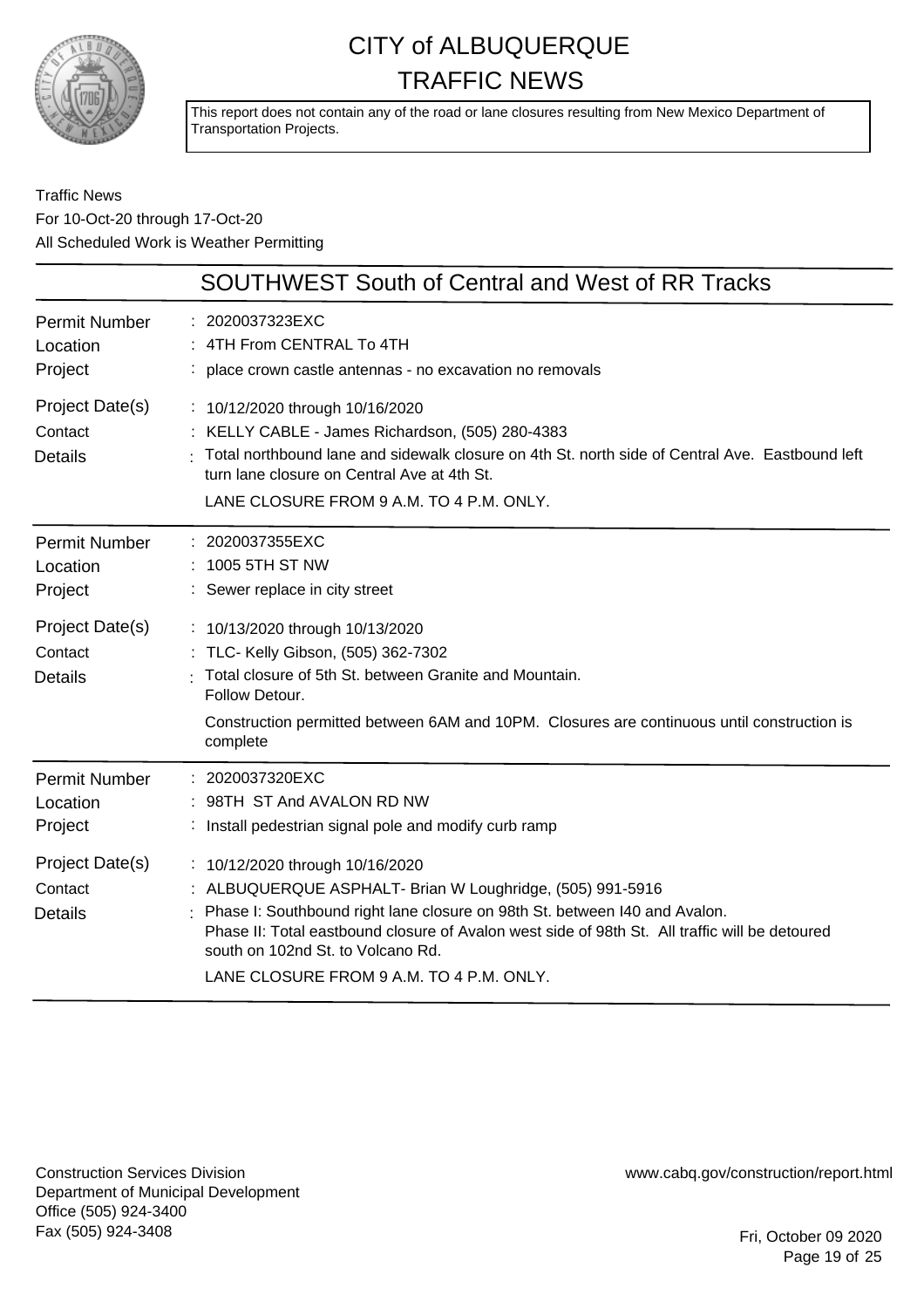

This report does not contain any of the road or lane closures resulting from New Mexico Department of Transportation Projects.

### Traffic News For 10-Oct-20 through 17-Oct-20 All Scheduled Work is Weather Permitting

|                                                                                             | <b>SOUTHWEST South of Central and West of RR Tracks</b>                                                                                                                                                                                                                                                                                                                                                                                                                                                                                                                                                                                                                                                                                                                               |
|---------------------------------------------------------------------------------------------|---------------------------------------------------------------------------------------------------------------------------------------------------------------------------------------------------------------------------------------------------------------------------------------------------------------------------------------------------------------------------------------------------------------------------------------------------------------------------------------------------------------------------------------------------------------------------------------------------------------------------------------------------------------------------------------------------------------------------------------------------------------------------------------|
| <b>Permit Number</b><br>Location<br>Project                                                 | : 2020036754EXC<br>: 98TH From 98TH To BLAKE<br>: Paving, Concrete, Traffic Signals, Striping-Phase 1 is first TCP, Phase 2 is second TCP.                                                                                                                                                                                                                                                                                                                                                                                                                                                                                                                                                                                                                                            |
| Project Date(s)<br>Contact<br><b>Details</b>                                                | : 09/08/2020 through 11/20/2020<br>: TLC - Noah Griego, (505) 697-7544<br>Phase 1: Northbound and Southbound right lane, bike lane and sidewalk closure on 98th St.<br>north and south of Blake.<br>Northbound right turn lane closure on 98th St. south of Blake.<br>Eastbound and westbound bike lane closure on Blake east and west of 98th St.<br>Phase 2: Northbound and Southbound left lanes and left turn lanes closure on 98th St. south<br>and north of Blake.<br>LANE CLOSURE FROM 6 A.M. to 10 P.M. ONLY                                                                                                                                                                                                                                                                  |
| <b>Permit Number</b><br>Location<br>Project                                                 | : 2020037188EXC<br>: ARNO From LOMAS To MARBLE<br>: Total Closure - Water, SAS, Storm, C&G, SW, Asphalt                                                                                                                                                                                                                                                                                                                                                                                                                                                                                                                                                                                                                                                                               |
| Project Date(s)<br>Contact<br><b>Details</b>                                                | : 10/05/2020 through 01/01/2021<br>: AUI- James Allman, (505) 975-6636<br>: Construction permitted between 6AM and 10PM. Closures are continuous until construction is<br>complete                                                                                                                                                                                                                                                                                                                                                                                                                                                                                                                                                                                                    |
| <b>Permit Number</b><br>Location<br>Project<br>Project Date(s)<br>Contact<br><b>Details</b> | : 2020035755EXC<br><b>BRIDGE And OLD COORS</b><br><b>Bridge Blvd Reconstruction Phase I</b><br>CN A300503<br>: 07/13/2020 through 11/30/2020<br>: AUI- Corey Bond, (505) 966-6387<br>Northbound double thru lane closure on Old Coors at Bridge Blvd. North/south traffic will be<br>maintained in the two southbound lanes.<br>Eastbound double thru lane and center turn lane closure on Bridge Blvd at Old Coors.<br>East/west traffic will be maintained in the two westbound lanes.<br>9/28/20 - TOTAL CLOSURE OF OLD COORS ON THE SOUTH SIDE OF BRIDGE BLVD (8PM<br>TO 6AM).<br>9/29/20 - TOTAL CLOSURE OF BRIDGE BLVD ON THE EAST SIDE OF OLD COORS (8PM<br>TO 6AM).<br>Construction permitted between 6AM and 10PM. Closures are continuous until construction is<br>complete |

Construction Services Division Department of Municipal Development Office (505) 924-3400 Fax (505) 924-3408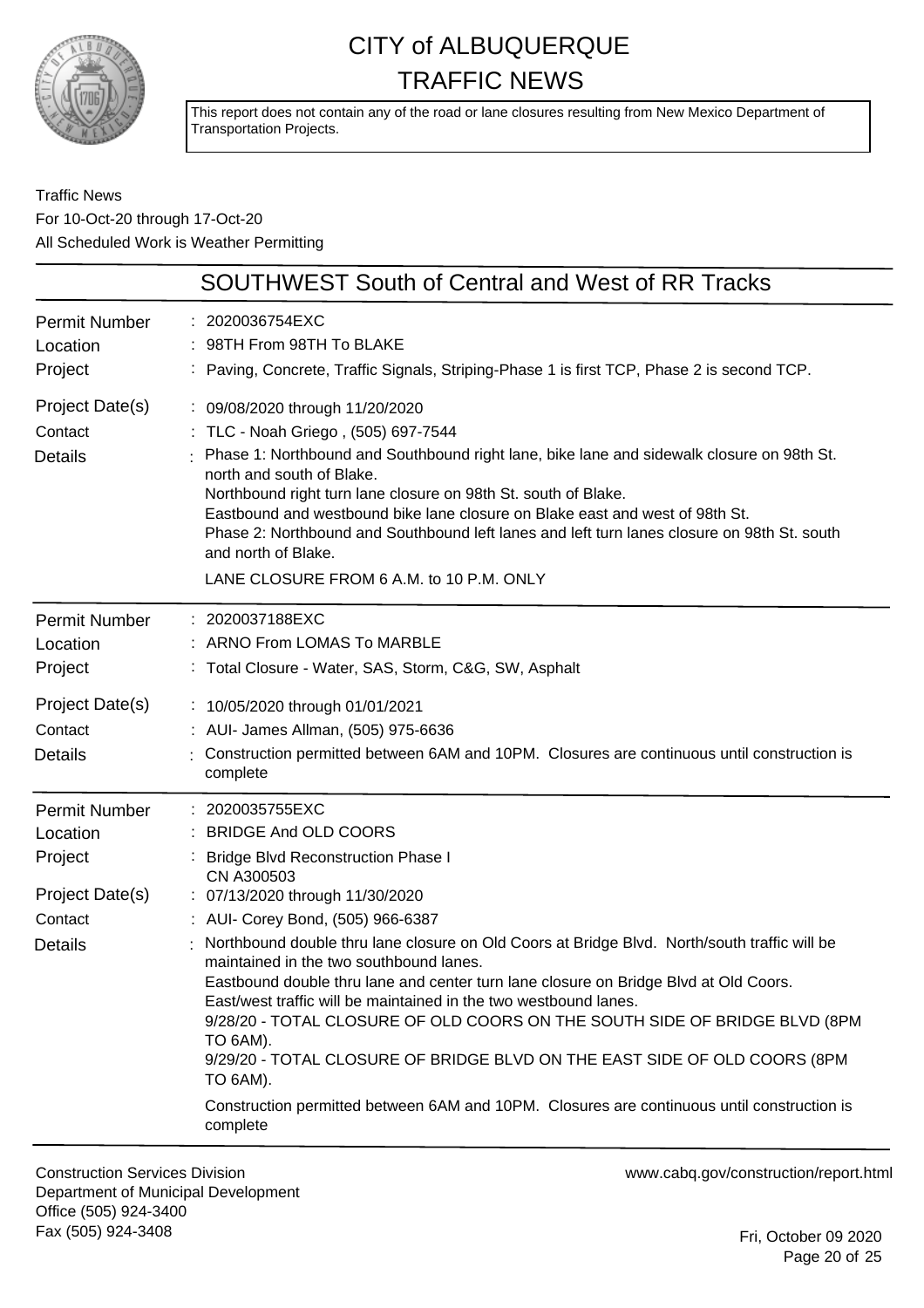

This report does not contain any of the road or lane closures resulting from New Mexico Department of Transportation Projects.

### Traffic News For 10-Oct-20 through 17-Oct-20 All Scheduled Work is Weather Permitting

|                                                                                             | SOUTHWEST South of Central and West of RR Tracks                                                                                                                                                                                                                                                                                                                                                          |
|---------------------------------------------------------------------------------------------|-----------------------------------------------------------------------------------------------------------------------------------------------------------------------------------------------------------------------------------------------------------------------------------------------------------------------------------------------------------------------------------------------------------|
| <b>Permit Number</b><br>Location<br>Project                                                 | : 2020037307EXC<br>: BRIDGE From CENTRAL To 82ND<br>: Street Rehab - Microsurfacing                                                                                                                                                                                                                                                                                                                       |
| Project Date(s)<br>Contact<br>Details                                                       | : 10/12/2020 through 10/16/2020<br>: IPR LTD - Mike Daniels, (505) 292-3331<br>: Phase I: Eastbound total closure of Bridge Blvd between Central Ave and Unser Blvd.<br>Phase II: Westbound total closure of Bridge Blvd between Central Ave and Unser Blvd.<br>CONSTRUCTION PERMITTED BETWEEN 7 A.M. AND 7 P.M. ONLY                                                                                     |
| <b>Permit Number</b><br>Location<br>Project<br>Project Date(s)<br>Contact<br>Details        | : 2020036648EXC<br>BRIDGE From FOOTHILL To OLD COORS<br>: Installing gas main line and services.<br>: 08/31/2020 through 10/23/2020<br>: DUB-L-EE - Joseph Montoya, (505) 918-0041<br>: Eastbound double thru lane and center turn lane closure on Bridge Blvd at Old Coors.<br>East/west traffic will be maintained in the two westbound lanes.<br>CONSTRUCTION PERMITTED BETWEEN 7 A.M. AND 7 P.M. ONLY |
| <b>Permit Number</b><br>Location<br>Project<br>Project Date(s)<br>Contact<br><b>Details</b> | : 2020037187EXC<br>: BROADWAY From LOMAS To MARBLE<br>: Flagmen Setup - Dirt Haul Across Broadway<br>: 10/07/2020 through 10/21/2020<br>: AUI- James Allman, (505) 975-6636                                                                                                                                                                                                                               |
|                                                                                             | North and Southbound right lane closures on Broadway Blvd between Lomas Blvd and Marble<br>Ave.<br>A flagman operation will be in place to stop traffic intermittently to allow trucks to cross<br>Broadway.<br>LANE CLOSURE FROM 6 A.M. to 10 P.M. ONLY                                                                                                                                                  |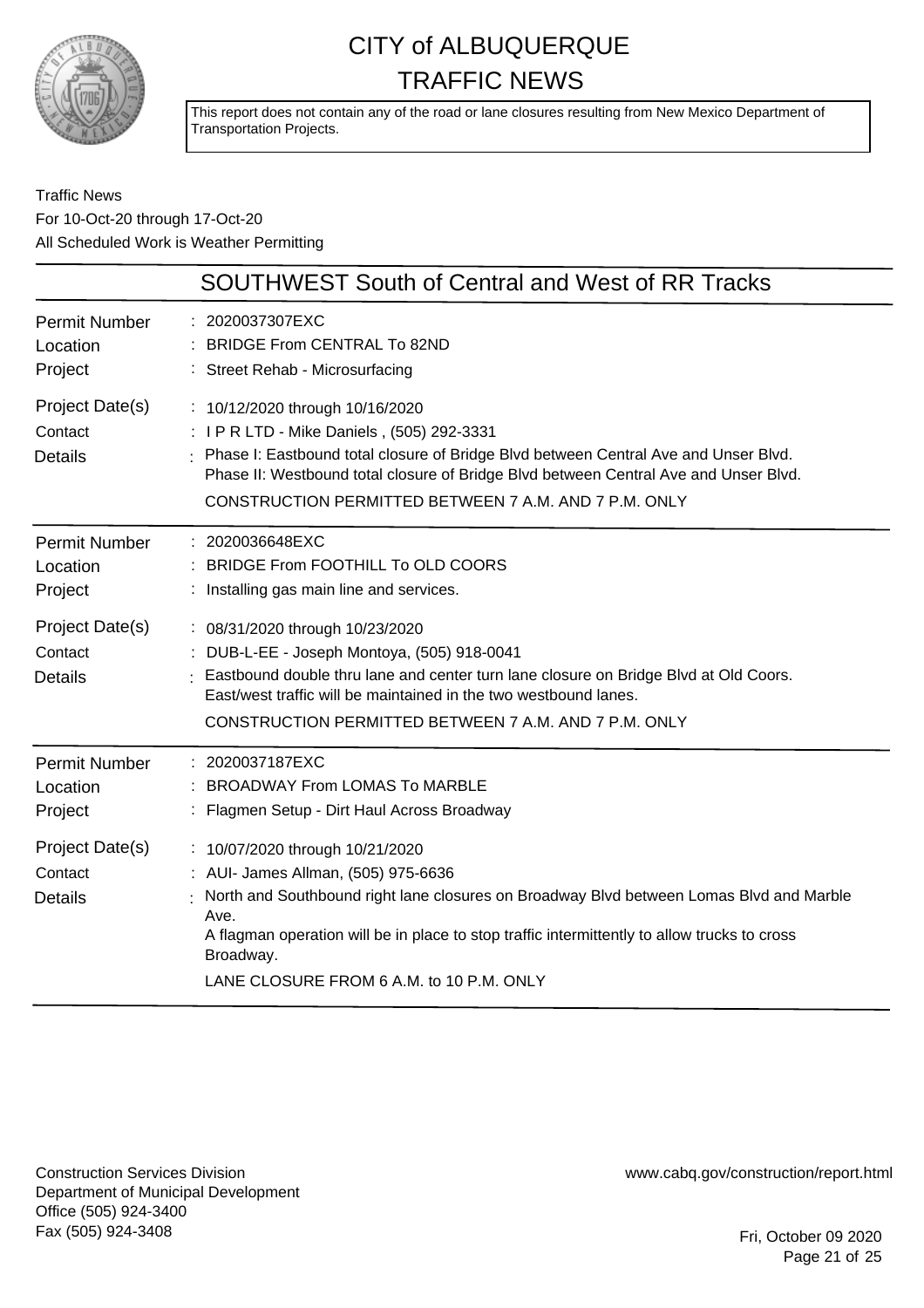

This report does not contain any of the road or lane closures resulting from New Mexico Department of Transportation Projects.

### Traffic News For 10-Oct-20 through 17-Oct-20 All Scheduled Work is Weather Permitting

|                                              | <b>SOUTHWEST South of Central and West of RR Tracks</b>                                                                                                                                                                                                                                                                                                                                                                                                                 |
|----------------------------------------------|-------------------------------------------------------------------------------------------------------------------------------------------------------------------------------------------------------------------------------------------------------------------------------------------------------------------------------------------------------------------------------------------------------------------------------------------------------------------------|
| <b>Permit Number</b><br>Location<br>Project  | : 2020037057EXC<br>BROADWAY From GRANITE To ARNO<br>: Gas Main replacement and reroute. Install regulator station.                                                                                                                                                                                                                                                                                                                                                      |
| Project Date(s)<br>Contact<br><b>Details</b> | : 09/28/2020 through 10/23/2020<br>: ARGUIJO CONSTRUCTION - Tim Stevenson, (505) 486-6097<br>Northbound double lane and sidewalk closure on Broadway Blvd at Granite, then at Marble.<br>Eastbound parking lane and sidewalk closure on Granite between Broadway and Arno.<br>Total closure of Marble between Broadway and Arno.<br>Southbound total closure on Arno between Placido Martinez and Granite.<br>LANE CLOSURE FROM 6 A.M. to 10 P.M. ONLY<br>Follow detour |
| <b>Permit Number</b><br>Location<br>Project  | 2020037311EXC<br><b>BROADWAY From MARQUETTE To TIJERAS</b><br>: place crown castle antennas - no excavation no removals                                                                                                                                                                                                                                                                                                                                                 |
| Project Date(s)<br>Contact<br><b>Details</b> | : 10/12/2020 through 10/16/2020<br>: KELLY CABLE - James Richardson, (505) 280-4383<br>Phase I: Westbound parking lane and sidewalk closure on Marquette west side of Broadway<br>Blvd.<br>Phase II: Southbound right lane and sidewalk closure on Broadway Blvd. south of Martin Luther<br>King.<br>CONSTRUCTION PERMITTED BETWEEN 7 A.M. AND 7 P.M. ONLY                                                                                                              |
| <b>Permit Number</b><br>Location<br>Project  | : 2020037358EXC<br>: CENTRAL and 14TH<br>045332 - ABCWUA - Central Ave BT 14th & 15th St                                                                                                                                                                                                                                                                                                                                                                                |
| Project Date(s)<br>Contact<br>Details        | : 10/14/2020 through 10/16/2020<br>: ABCWUA-George Cordova, (505) 803-8076<br>: Westbound thru lane closure on Central Ave between 14th St. and 15th St. Westbound traffic<br>will be controlled with a flagging operation.<br>CONSTRUCTION PERMITTED BETWEEN 7 A.M. AND 7 P.M. ONLY                                                                                                                                                                                    |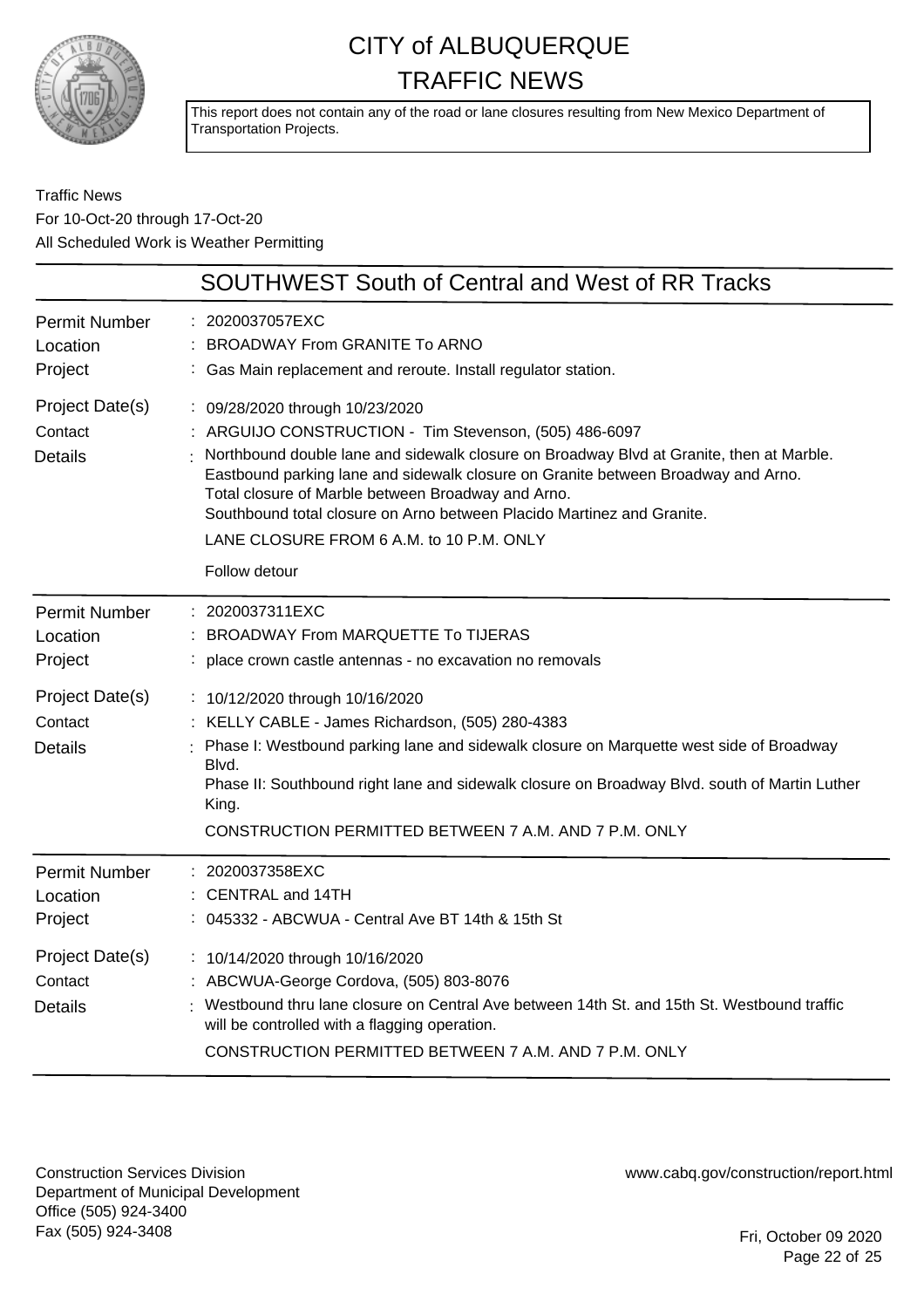

This report does not contain any of the road or lane closures resulting from New Mexico Department of Transportation Projects.

### Traffic News For 10-Oct-20 through 17-Oct-20 All Scheduled Work is Weather Permitting

|                                                                                             | <b>SOUTHWEST South of Central and West of RR Tracks</b>                                                                                                                                                                                                                                                                                                                                                                                                                                                                                                                                                                                                                                                                                                                                                                                                                                 |
|---------------------------------------------------------------------------------------------|-----------------------------------------------------------------------------------------------------------------------------------------------------------------------------------------------------------------------------------------------------------------------------------------------------------------------------------------------------------------------------------------------------------------------------------------------------------------------------------------------------------------------------------------------------------------------------------------------------------------------------------------------------------------------------------------------------------------------------------------------------------------------------------------------------------------------------------------------------------------------------------------|
| <b>Permit Number</b><br>Location<br>Project                                                 | 2020035614SE<br>COPPER From 10TH To 8TH                                                                                                                                                                                                                                                                                                                                                                                                                                                                                                                                                                                                                                                                                                                                                                                                                                                 |
| Project Date(s)<br>Contact<br><b>Details</b>                                                | : 07/11/2020 through 12/19/2020<br>DOWNTOWN GROWERS' MARKET, (505) 252-2959<br><b>Downtown Growers Market</b><br>Eastbound closure of Copper Ave between 10th and 8th St. Total closure of 8th St. between<br>Central Ave and Copper Ave.<br>Every Saturday 8AM to 12PM.                                                                                                                                                                                                                                                                                                                                                                                                                                                                                                                                                                                                                |
| <b>Permit Number</b><br>Location<br>Project                                                 | : 2020037294EXC<br><b>FRUIT From EDITH To FRUIT</b><br>Emergency Hole in SW Sinking, need repair. SW closed at damaged SW. Replce SW Stone                                                                                                                                                                                                                                                                                                                                                                                                                                                                                                                                                                                                                                                                                                                                              |
| Project Date(s)<br>Contact<br><b>Details</b>                                                | : 10/05/2020 through 10/12/2020<br>KELLY CABLE - Dale Lester, (505) 343-1144<br>CONSTRUCTION PERMITTED BETWEEN 7 A.M. AND 7 P.M. ONLY                                                                                                                                                                                                                                                                                                                                                                                                                                                                                                                                                                                                                                                                                                                                                   |
| <b>Permit Number</b><br>Location<br>Project<br>Project Date(s)<br>Contact<br><b>Details</b> | : 2020037281EXC<br>: GIBSON From BROADWAY To I25 RAMP<br>: Fiber Pull, Aerial Fiber Placement, Relocate Hand Holes<br>: 10/12/2020 through 11/07/2020<br>: ADB - Eloy Velasques, (636) 303-7525<br>Phase I: Eastbound right lane and sidewalk closure on Gibson Blvd between Edith Blvd and I25<br>Northbound off-ramp.<br>Phase II: Northbound turn lane closure at the southeast corner of Broadway and Gibson.<br>Phase III: North and southbound right lane and sidewalk closure on Broadway between Gibson<br>and Wheeler.<br>Phase IV: Southbound right lane and sidewalk closure on Broadway at San Jose.<br>Phase V: Eastbound parking lane and sidewalk closure on San Jose between Broadway and<br>Williams.<br>Phase VI: Northbound parking lane and sidewalk closure on Williams between San Jose and<br>Woodward.<br>CONSTRUCTION PERMITTED BETWEEN 7 A.M. AND 7 P.M. ONLY |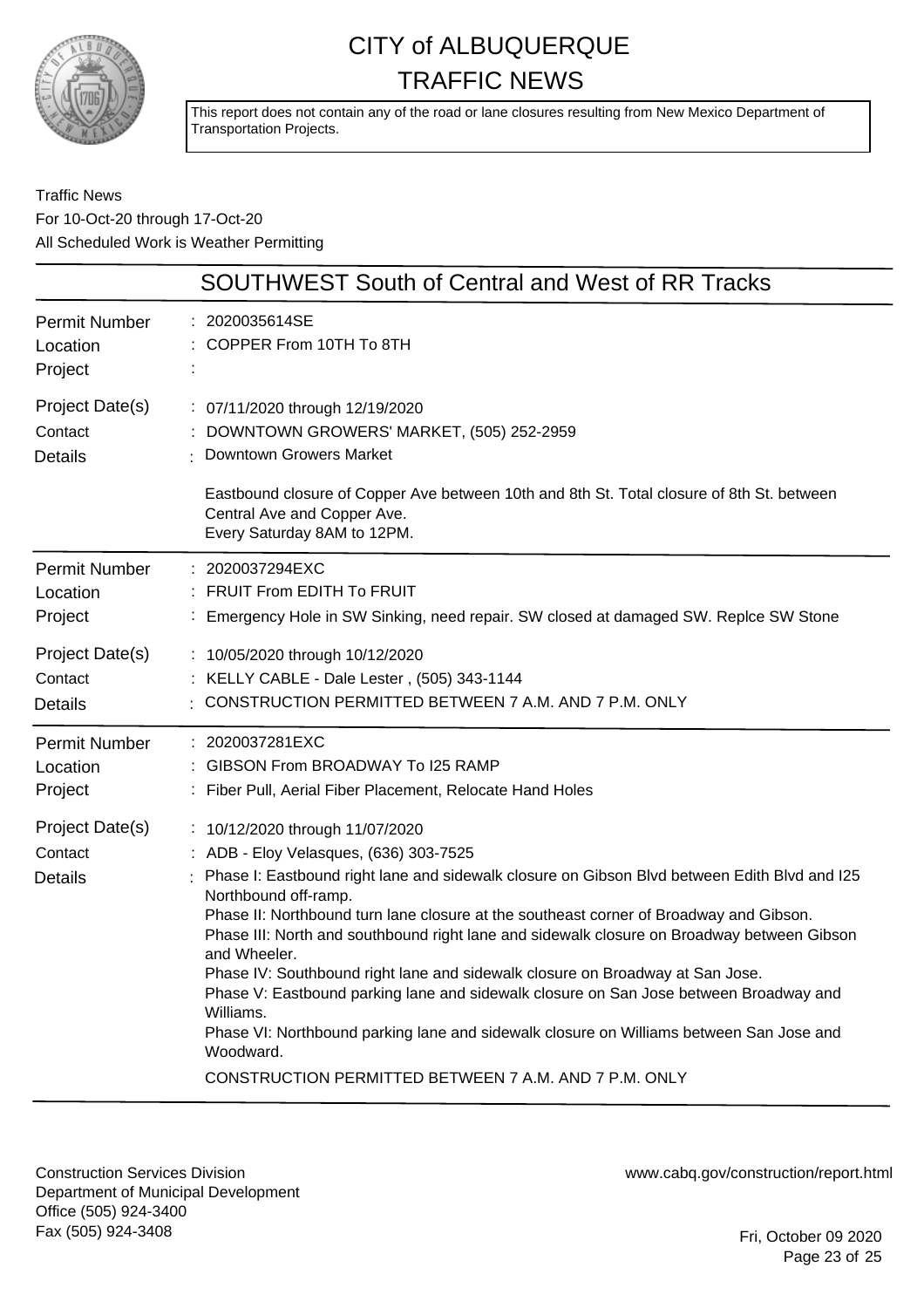

This report does not contain any of the road or lane closures resulting from New Mexico Department of Transportation Projects.

### Traffic News For 10-Oct-20 through 17-Oct-20 All Scheduled Work is Weather Permitting

|                                              | <b>SOUTHWEST South of Central and West of RR Tracks</b>                                                                                                                                                                                                                                                                     |
|----------------------------------------------|-----------------------------------------------------------------------------------------------------------------------------------------------------------------------------------------------------------------------------------------------------------------------------------------------------------------------------|
| <b>Permit Number</b><br>Location<br>Project  | : 2020037056EXC<br>: 421 Gold St. SW<br>: We are only removing one section of the sidewalk, in front of the water meter.                                                                                                                                                                                                    |
| Project Date(s)<br>Contact<br>Details        | : 10/12/2020 through 10/13/2020<br>: ALBUQUERQUE PLUMBING HEATING & COOLING - Jacinto Aguilar, (505) 508-3808<br>: Westbound sidewalk closure on Gold in front of address east of 5th St.<br>LANE CLOSURE FROM 9 A.M. TO 4 P.M. ONLY.                                                                                       |
| <b>Permit Number</b><br>Location<br>Project  | $: 2020037306$ EXC<br><b>GONZALES From COORS To OLD COORS</b><br>: Street Rehab - Microsurfacing                                                                                                                                                                                                                            |
| Project Date(s)<br>Contact<br><b>Details</b> | : 10/12/2020 through 10/18/2020<br>: I P R LTD - Mike Daniels, (505) 292-3331<br>: Phase I: Total eastbound closure of Gonzales Rd. between Coors Blvd and Old Coors Rd.<br>Phase II: Total westbound closure of Gonzales Rd. between Coors Blyd and Old Coors Rd.<br>CONSTRUCTION PERMITTED BETWEEN 7 A.M. AND 7 P.M. ONLY |
| <b>Permit Number</b><br>Location<br>Project  | : 2020037352EXC<br>: LOS VOLCANES From UNSER To LOS VOLCANES<br>: Curb Ramp Construction                                                                                                                                                                                                                                    |
| Project Date(s)<br>Contact<br><b>Details</b> | : 10/13/2020 through 10/18/2020<br>: SPARLING CONSTRUCTION - John Guldemann, (505) 821-1034<br>: Westbound right turn lane and northbound right lane and sidewalk closure at the northeast<br>corner of Unser Blyd and Los Volcanes.<br>CONSTRUCTION PERMITTED BETWEEN 7 A.M. AND 7 P.M. ONLY                               |